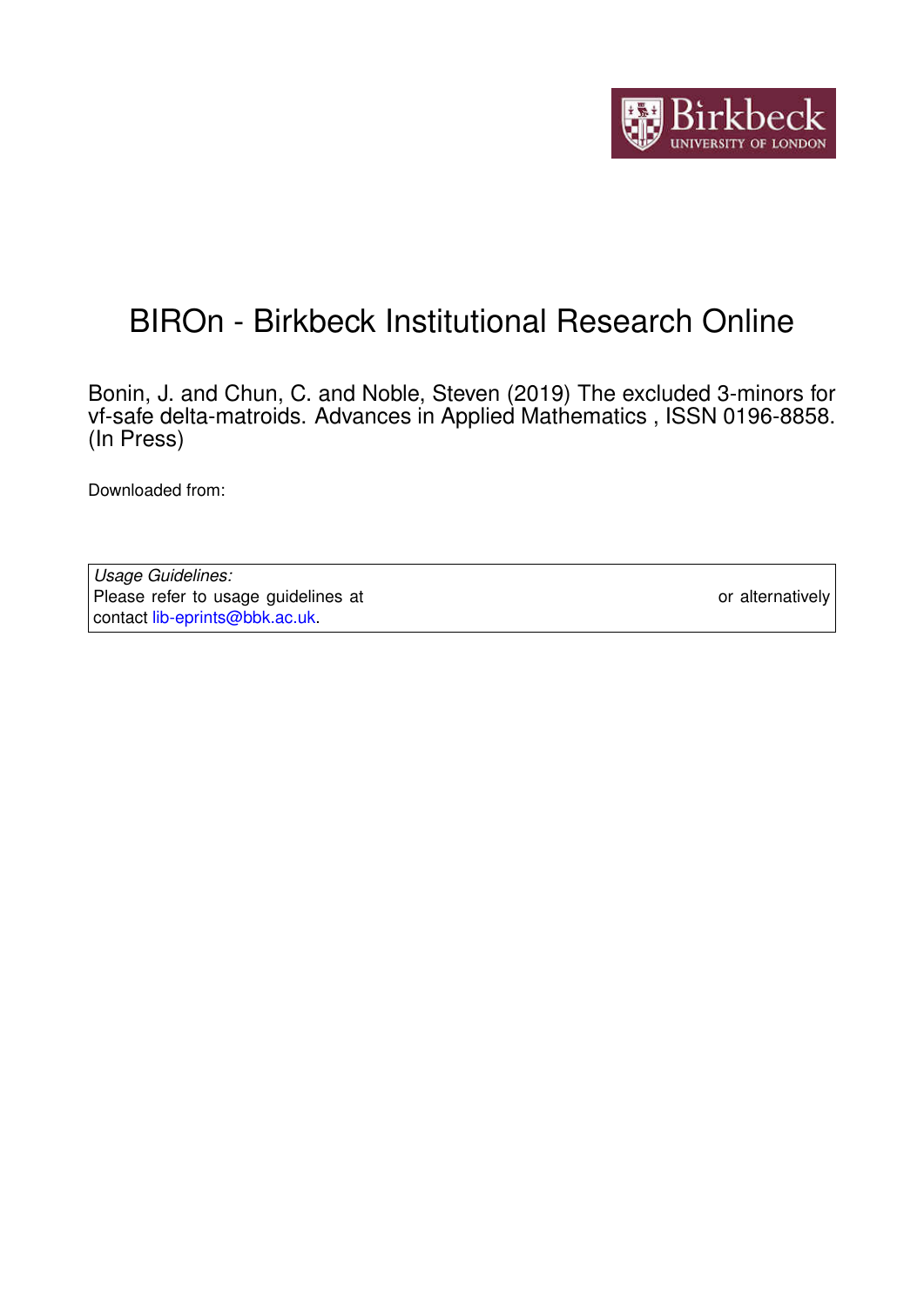## THE EXCLUDED 3-MINORS FOR VF-SAFE DELTA-MATROIDS

JOSEPH E. BONIN, CAROLYN CHUN, AND STEVEN D. NOBLE

ABSTRACT. Vf-safe delta-matroids have the desirable property of behaving well under certain duality operations. Several important classes of delta-matroids are known to be vf-safe, including the class of ribbon-graphic delta-matroids, which is related to the class of ribbon graphs or embedded graphs in the same way that graphic matroids correspond to graphs. In this paper, we characterize vf-safe delta-matroids and ribbon-graphic deltamatroids by finding the minimal obstructions, called excluded 3-minors, to membership in the class. We find the unique (up to twisted duality) excluded 3-minor within the class of set systems for the class of vf-safe delta-matroids. In the literature, binary delta-matroids appear in many different guises, with appropriate notions of minor operations equivalent to that of 3-minors, perhaps most notably as graphs with vertex minors. We give a direct explanation of this equivalence and show that some well-known results may be expressed in terms of 3-minors.

## 1. INTRODUCTION

<span id="page-1-1"></span>A *set system* is a pair  $S = (E, \mathcal{F})$ , where E, or  $E(S)$ , is a set, called the *ground set*, and  $\mathcal F$ , or  $\mathcal F(S)$ , is a collection of subsets of E. (All set systems in this paper have finite ground sets.) The members of F are the *feasible sets*. We say that S is *proper* if  $\mathcal{F} \neq \emptyset$ .

A matroid M has many associated set systems with  $E = E(M)$ . The most important of these from the perspective of this paper has  $\mathcal{F} = \mathcal{B}(M)$ , the set of bases of M. Recall that the bases of a matroid satisfy the following exchange property: for any  $B_1, B_2 \in \mathcal{B}(M)$ and for each element  $x \in B_1 - B_2$ , there is a  $y \in B_2 - B_1$  for which  $B_1 \triangle \{x, y\} \in \mathcal{B}(M)$ . To get the definition of a delta-matroid, replace set differences by symmetric differences. Thus, as introduced by Bouchet in [\[2\]](#page-16-0), a *delta-matroid* is a proper set system  $D = (E, \mathcal{F})$ for which F satisfies the *delta-matroid symmetric exchange axiom*:

(SE) for all triples  $(X, Y, u)$  with X and Y in F and  $u \in X \triangle Y$ , there is

a  $v \in X \triangle Y$  (perhaps u itself) such that  $X \triangle \{u, v\}$  is in F.

Clearly every matroid  $(E(M), \mathcal{B}(M))$  is a delta-matroid.

Just as there is a mutually-enriching interplay between matroid theory and graph theory, the theory of delta-matroids has substantial connections with the theory of embedded graphs or equivalently ribbon graphs; see [\[17,](#page-16-1) [18\]](#page-16-2). Brijder and Hoogeboom [\[12,](#page-16-3) [13,](#page-16-4) [14\]](#page-16-5) introduced the operation of loop complementation, which we define in the next paragraph. This operation is natural for the class of binary delta-matroids and its subclass of ribbongraphic delta-matroids. These classes are closed under loop complementation, but that is not true for the class of all delta-matroids. We investigate when loop complementation of a delta-matroid yields a delta-matroid.

<span id="page-1-0"></span>For a set system  $S = (E, \mathcal{F})$  and  $e \in E$ , we define  $S + e$  to be the set system

$$
(1.1) \tS + e = (E, \mathcal{F} \triangle \{F \cup e : e \notin F \in \mathcal{F}\}).
$$

*Date*: February 13, 2019.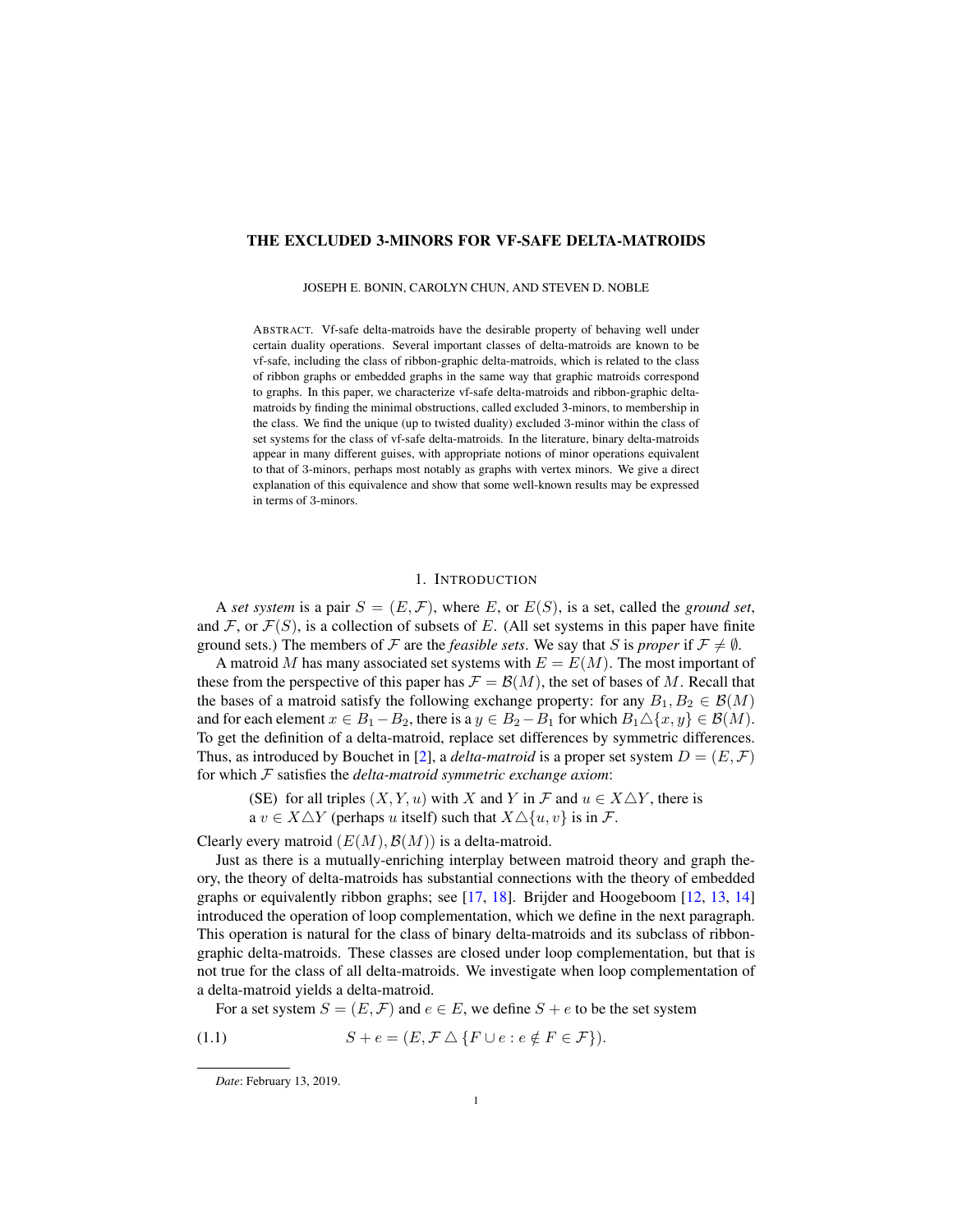(As in matroid theory, we often omit set braces from singletons.) Note that  $(S+e)+e = S$ and that  $S + e$  is proper if and only if S is proper. It is straightforward to check that if  $e_1, e_2 \in E$  then  $(S + e_1) + e_2 = (S + e_2) + e_1$ . Thus if  $X = \{e_1, \ldots, e_n\}$  is a subset of E, then the set system  $S + X$  is unambiguously defined by

<span id="page-2-0"></span>
$$
(1.2) \t S + X = ((S + e1) + \cdots) + en.
$$

This operation is called the *loop complementation of* S *on* X. There is a natural operation of embedded graphs, namely *partial Petriality*, to which loop complementation corresponds. More precisely if two embedded graphs are partial Petrials of each other then their ribbon graphic delta-matroids are related by a loop complementation [\[18,](#page-16-2) Section 4].

For a delta-matroid D and element  $e \in E(D)$ , the set system  $D + e$  need not be a deltamatroid. Consider, for example, the delta-matroid  $D_3 = (\{a, b, c\}, 2^{\{a, b, c\}} - \{\{a, b, c\}\}).$ Then  $D_3 + \{a, b, c\}$  is the set system  $(\{a, b, c\}, \{\emptyset, \{a, b, c\}\})$ . This is not a delta-matroid. In fact, it is an excluded minor for the class of delta-matroids [\[1\]](#page-16-6).

Another operation on delta-matroids is the twist. For  $A \subseteq E$ , the *twist of* S on A, which is also called the *partial dual of* S *with respect to* A, denoted S ∗ A, is given by

$$
S \ast A = (E, \{ F \bigtriangleup A : F \in \mathcal{F} \}).
$$

Note that  $(S * A) * A = S$ . The *dual*  $S^*$  of S is  $S * E$ . In contrast with loop complementation, each twist of a delta-matroid is a delta-matroid. Apart from the dual, the twists of a matroid  $(E(M), \mathcal{B}(M))$  are generally not matroids, as discussed in [\[18,](#page-16-2) Theorem 3.4].

Two set systems are said to be *twisted duals* of one another if one may be obtained from the other by a sequence of twists and loop complementations. Following [\[14\]](#page-16-5), a deltamatroid is said to be *vf-safe* if all of its twisted duals are delta-matroids. (The term vf-safe is short for 'vertex-flip safe'. Both of the terms vf-safe and loop complementation are named for operations on graphs representing binary delta-matroids [\[12\]](#page-16-3), which we discuss in Section [5.](#page-7-0))

Delta-matroids belonging to certain important classes are known to be vf-safe. In fact, every twisted dual of a ribbon-graphic delta-matroid is a ribbon-graphic delta-matroid [\[18,](#page-16-2) Theorem 2.1,Theorem 4.1], and every twisted dual of a binary delta-matroid is a binary delta-matroid [\[14,](#page-16-5) Theorem 8.2]. Brijder and Hoogeboom showed that quaternary matroids are vf-safe [\[15\]](#page-16-7), although, as mentioned earlier, matroids are not closed under twists.

In the main result of this paper, Theorem [4.4,](#page-7-1) we identify  $D_3$  as essentially the unique obstacle for a delta-matroid to be vf-safe. More precisely, we show that the excluded 3 minors for the class of vf-safe delta-matroids within the class of set systems comprise the 28 set systems that are the twisted duals of  $D_3$ . These set systems are given in Tables [2–](#page-13-0)[7.](#page-15-0) In the final section of the paper, we relate 3-minors to other minor operations that have appeared in the literature, and we apply Theorem [4.4](#page-7-1) to recast some known results using short lists of excluded 3-minors.

## 2. BACKGROUND

Let  $S = (E, \mathcal{F})$  be a proper set system. An element  $e \in E$  is a *loop* of S if no set in  $F$  contains  $e$ . If  $e$  is in every set in  $F$ , then  $e$  is a *coloop*. If  $e$  is not a loop, then the *contraction of e from*  $S$ , written  $S/e$ , is given by

$$
S/e = (E - e, \{F - e : e \in F \in \mathcal{F}\}).
$$

If e is not a coloop, then the *deletion of e from* S, written  $S \e$ , is given by

$$
S \backslash e = (E - e, \{ F \subseteq E - e : F \in \mathcal{F} \}).
$$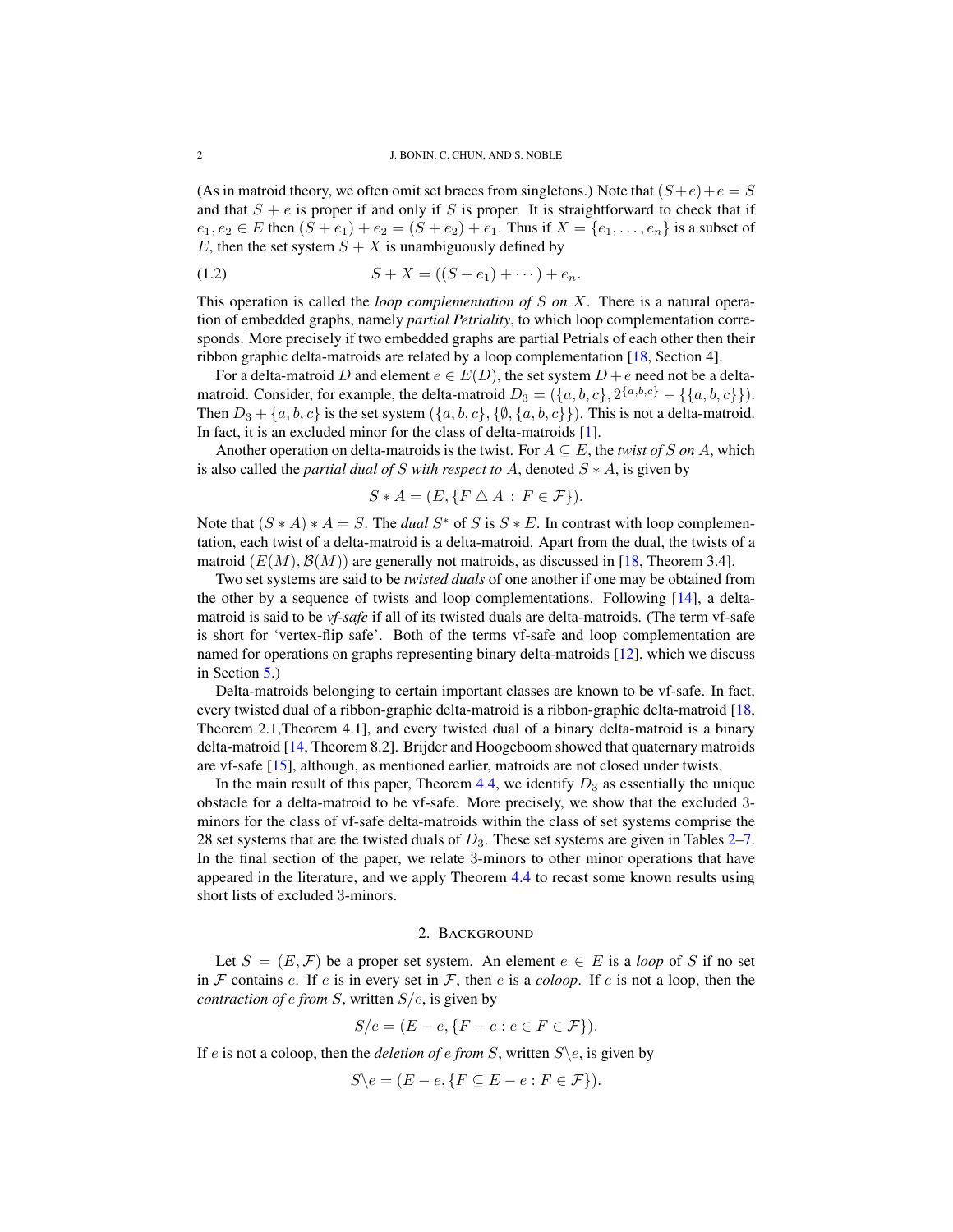If e is a loop or a coloop, then one of  $S/e$  and  $S\$ e has already been defined, so we can set  $S/e = S \e$ . Any sequence of deletions and contractions, starting from S, gives another set system  $S'$ , called a *minor* of  $S$ . Each minor of  $S$  is a proper set system.

The order in which elements are deleted or contracted can matter. See [\[1\]](#page-16-6) for an example. However, for disjoint subsets X and Y of E, if some set in  $\mathcal F$  is disjoint from X and contains Y, then the deletions and contractions in  $S\X/Y$  can be done in any order, and

$$
S \setminus X/Y = (E - (X \cup Y), \{F - Y : F \in \mathcal{F} \text{ and } Y \subseteq F \subseteq E - X\}).
$$

The following lemma, which is [\[1,](#page-16-6) Lemma 2.1], shows that all minors of a proper set system are of this type.

<span id="page-3-0"></span>**Lemma 2.1.** For any minor S' of a proper set system  $S = (E, \mathcal{F})$ , there are disjoint *subsets* X *and* Y *of* E *such that*

$$
S' = S \setminus X/Y = (E - (X \cup Y), \{F - Y : F \in \mathcal{F} \text{ and } Y \subseteq F \subseteq E - X\}).
$$

Bouchet and Duchamp [\[5\]](#page-16-8) showed that, if S is a delta-matroid, X and Y are any disjoint subsets of E, and  $S' = S\X/Y$ , then S' is a delta-matroid and S' is independent of the order of the deletions and contractions.

The following definition from [\[12\]](#page-16-3) is equivalent to that given in equations  $(1.1)$ – $(1.2)$ . Equivalence can be shown by a routine induction on  $|A|$ .

**Definition 2.2.** If  $S = (E, \mathcal{F})$  is a set system and A is a subset of E, then the loop complementation of S by A*, denoted by* S+A*, is the set system on* E *such that* F *is feasible*  $i$ *n*  $S + A$  *if and only if*  $S$  *has an odd number of feasible sets*  $F'$  *with*  $F - A \subseteq F' \subseteq F$ .

Note that if  $A = \{e\}$ , then the feasible sets of  $S + e$  that do not contain e are the same as those of S, and a set F containing e is feasible in  $S + e$  if and only if one but not both of F and  $F - e$  is feasible in S. That is, so long as e is not a loop or coloop,

$$
\mathcal{F}(S+e) = \mathcal{F}(S \backslash e) \cup \{ F \cup e : F \in \mathcal{F}(S \backslash e) \triangle \mathcal{F}(S / e) \}.
$$

If e is a loop, then  $\mathcal{F}(S + e) = \mathcal{F} \cup \{F \cup e : F \in \mathcal{F}\}\$ . If e is a coloop, then  $S + e = S$ .

The twist and loop complementation operations interact in the following way. If A and B are disjoint subsets of E then  $(S + A) * B = (S * B) + A$  (a two-element case check and routine induction suffice to verify this), but in general  $(S * A) + A \neq (S + A) * A$ . However  $((S + A) * A) + A = ((S * A) + A) * A$  (see [\[12\]](#page-16-3)). It follows that there are at most six twisted duals of S with respect to a fixed set A. These relations ensure that any twisted dual of S is of the form  $((S * X) + Y) * Z$  for suitably chosen subsets X, Y and Z of E with  $X \subseteq Z$ . The first relation is used in the proof of the following result.

<span id="page-3-1"></span>**Lemma 2.3.** Let  $S = (E, \mathcal{F})$  be a proper set system, and let a and b be distinct elements *of* E*. Then*

- (i)  $S + a\lambda a = S\lambda a$ ,
- (ii)  $S + a\mathbf{\setminus} b = S\mathbf{\setminus} b + a$ *, and*
- (iii)  $S + a/b = S/b + a$ .

*Proof.* If a is a coloop of S, then  $S + a = S$ , so statement (i) follows. Also, a is not a coloop of S if and only if it is not a coloop of  $S+a$ , in which case the feasible sets avoiding a are the same in S and  $S + a$  by the definition.

For statement (ii), observe that b is a coloop of  $S + a$  if and only if it is a coloop of S. When  $b$  is not a coloop of  $S$ , statement (ii) holds since for each side, the feasible sets are the sets F with  $b \notin F$  for which an odd number of the sets X with  $F - a \subseteq X \subseteq F$  are in F. When b is a coloop of S, we need to show that  $S + a/b = S/b + a$ . This holds since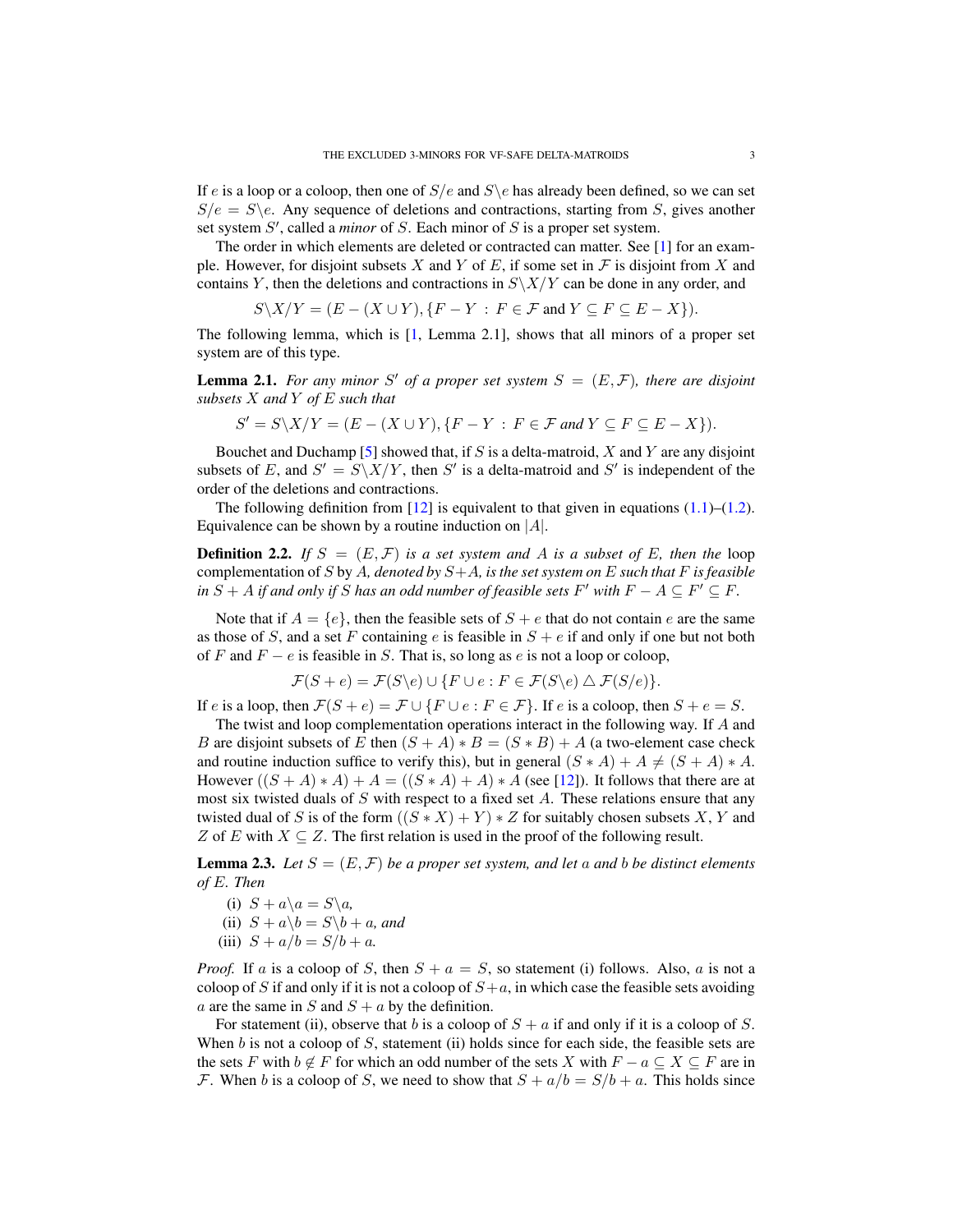for each side, the feasible sets are the sets F with  $b \notin F$  for which an odd number of the sets X with  $(F - a) \cup b \subseteq X \subseteq F \cup b$  are in F.

It is easy to check that 
$$
S'/e = S' * e \backslash e
$$
, so, using statement (ii), we get statement (iii):

$$
S + a/b = ((S + a) * b)\backslash b = ((S * b) + a)\backslash b = ((S * b)\backslash b) + a = S/b + a.
$$

The counterpart, for contractions, of statement (i) is false, as taking  $S = D_3$  shows.

### 3. 3-MINORS

We introduce a third minor operation on set systems. For a proper set system  $S$ , we define  $S \ddagger e$  to be the set system  $(S + e)/e$ . This minor operation was first defined by Ellis–Monaghan and Moffatt [\[19\]](#page-16-9) for ribbon graphs and in an equivalent way by Brijder and Hoogeboom  $[13]$  for delta-matroids. The notation  $\ddagger$  is new, but it seems appropriate to shorten the unwieldy  $+e/e$  notation. Motivation for this definition comes from two directions. First, one way to define the Penrose polynomial of a ribbon graph is by specifying a recursive relation analogous to the deletion-contraction recurrence of the chromatic polynomial with this minor operation replacing contraction. For this reason, following a suggestion of Iain Moffatt [\[22\]](#page-16-10), we propose calling the operation *Penrose contraction*. Second, there is a class of combinatorial objects called multimatroids [\[8,](#page-16-11) [9,](#page-16-12) [10\]](#page-16-13), of which tight 3-matroids are a particular subclass. Brijder and Hoogeboom [\[13\]](#page-16-4) showed that tight 3-matroids are equivalent (in a sense that we do not make precise here) to vf-safe deltamatroids. Tight 3-matroids have three minor operations corresponding to deletion, contraction, and Penrose contraction in vf-safe delta-matroids.

Any sequence of the three minor operations, starting from S, gives another proper set system S', called a 3-minor of S. A collection C of proper set systems is 3-minor closed if every 3-minor of every member of C is in C. Given such a collection C, a proper set system S is an *excluded* 3*-minor* for C if  $S \notin \mathcal{C}$  and all other 3-minors of S are in C. A proper set system belongs to  $C$  if and only if none of its 3-minors is an excluded 3-minor for  $C$ . Thus, the excluded 3-minors determine  $C$ ; they are the 3-minor-minimal obstructions to membership in  $C$ .

For a given class  $C$ , there may be substantially fewer excluded 3-minors than excluded minors. For instance, in [\[21\]](#page-16-14), Geelen and Oum found 166 delta-matroids that, up to twists, are the excluded minors for ribbon-graphic delta-matroids within the class of binary deltamatroids. In contrast, in Theorem [5.8,](#page-12-0) we show that every binary matroid that does not have a twisted dual of one of three delta-matroids as a 3-minor is ribbon-graphic.

An element e is called a *pseudo-loop* of S if e is a loop of  $S + e$ . The next lemma characterizes these elements.

Lemma 3.1. *For an element* e *in a proper set system* S*, the following statements are equivalent:*

- (i) e is a loop of  $S + e$ , that is, a pseudo-loop of S,
- (ii)  $F \cup e \in \mathcal{F}(S)$  *if and only if*  $F \in \mathcal{F}(S)$ *, and*
- (iii)  $S * e = S$ .

*Pseudo-loops of S* are neither loops nor coloops of *S*. Furthermore,  $S \ddagger e = S \setminus e = S/e$ *if and only if* e *is a loop, a coloop, or a pseudo-loop of* S*.*

*Proof.* The equivalence of statements (i)–(iii) is immediate from the definitions. Statement (ii) implies that pseudo-loops are neither loops nor coloops. If  $e$  is a loop of  $S$ , then  $S \, \dot{z} \, e = S \setminus e$  since  $\mathcal{F}(S + e) = \mathcal{F}(S) \cup \{ F \cup e : F \in \mathcal{F}(S) \}$ ; also,  $S \setminus e = S/e$  by definition. If e is a coloop of S, then  $S \downarrow e = S/e$  since  $S + e = S$ ; also,  $S \setminus e = S/e$  by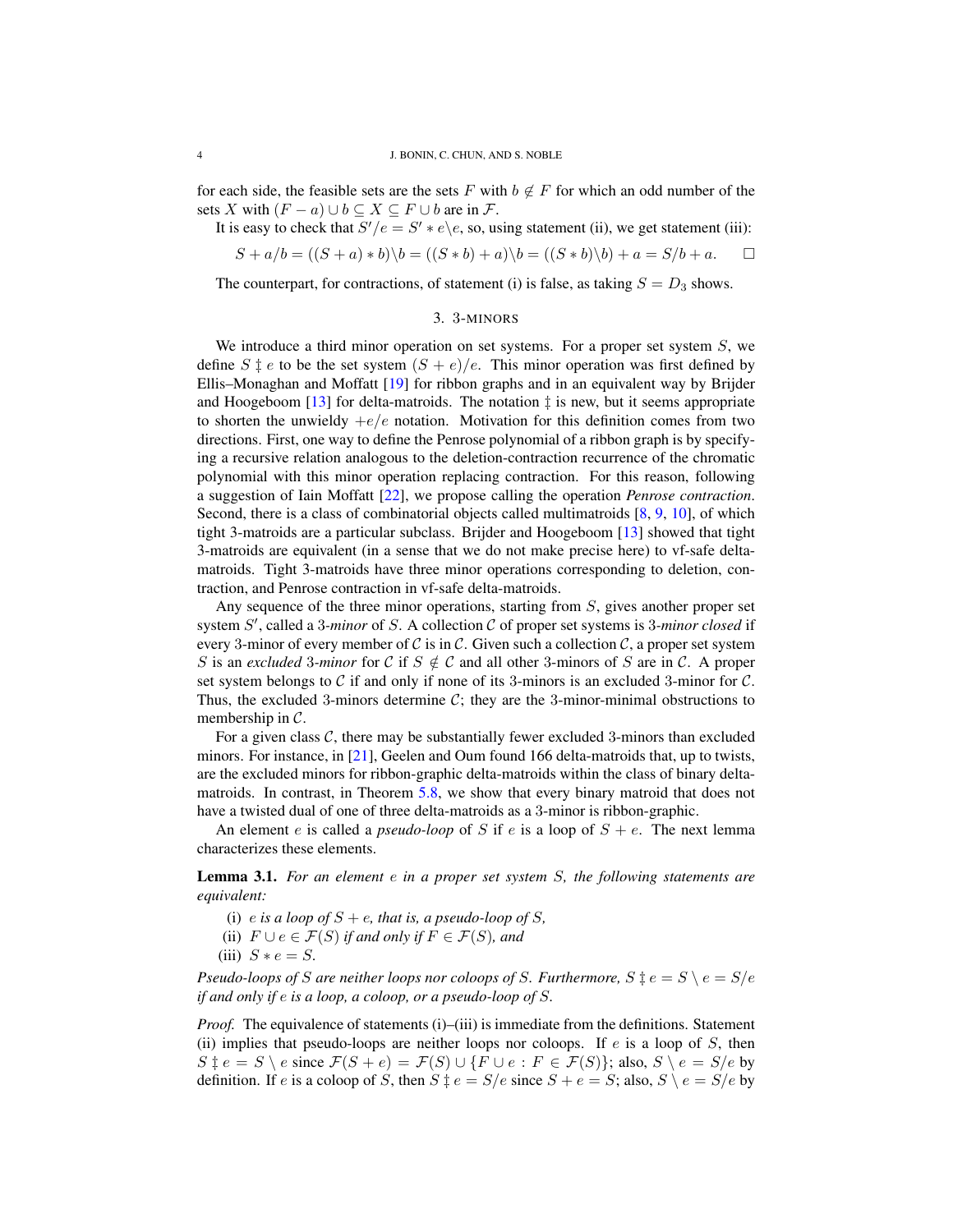definition. If e is a pseudo-loop of S, then statements (i) and (ii) gives the equality. If e is not a loop, a coloop, or a pseudo-loop of S, then  $S \setminus e \neq S/e$  by the failure of statement (ii) and the fact that some, but not all, sets in  $\mathcal{F}(S)$  contain e.

The following two results show that one may choose the operations used to form a 3-minor in such a way that they commute.

**Lemma 3.2.** Let  $S = (E, \mathcal{F})$  be a proper set system, and let X, Y, and Z be pairwise *disjoint subsets of* E*. If there is a set* F *with*

<span id="page-5-0"></span>
$$
(3.1) \quad F \subseteq E - (X \cup Y \cup Z) \quad and \quad |\mathcal{F} \cap \{F' : F \cup Y \subseteq F' \subseteq F \cup Y \cup Z\}|\ is\ odd,
$$

*then the minor operations in*  $S \setminus X/Y \sharp Z$  *can be done in any order and a set* F *is feasible in*  $S \setminus X/Y \ddagger Z$  *if and only if it satisfies Condition* [\(3.1\)](#page-5-0)*.* 

*Proof.* A set F meets Condition [\(3.1\)](#page-5-0) if and only if  $F \subseteq E - (X \cup Y \cup Z)$  and  $F \cup Y \cup Z$ is in  $\mathcal{F}(S+Z)$ . If there is at least one set satisfying Condition [\(3.1\)](#page-5-0), the remarks preceding Lemma [2.1](#page-3-0) imply that the deletions and contractions in forming  $(S + Z) \setminus X/(Y \cup Z)$ from  $S + Z$  may be done in any order and a set F is feasible in  $(S + Z) \setminus X/(Y \cup Z)$ if and only if it satisfies Condition  $(3.1)$ . Lemma [2.3](#page-3-1) implies that we may defer taking a loop complementation of an element in Z until just before it is contracted. The result follows.  $\Box$ 

We next show that for every 3-minor of a proper set system, there are pairwise disjoint sets  $X, Y$  and  $Z$  satisfying Condition  $(3.1)$ .

**Lemma 3.3.** Let S' be a 3-minor of a proper set system  $S = (E, \mathcal{F})$ . Then there are *pairwise disjoint subsets*  $X$ *,*  $Y$ *, and*  $Z$  *of*  $E$  *such that*  $S' = S \setminus X/Y \ddagger Z$  *and there is a set* F *satisfying Condition* [\(3.1\)](#page-5-0)*.*

*Proof.* Suppose we get S' from S by, for each of  $e_1, e_2, \ldots, e_k$  in turn, performing one the three minor operations, giving the sequence of minors  $S_0 = S, S_1, \ldots, S_k = S'$ . Let X be the set of elements  $e_i$  in  $\{e_1, \ldots, e_k\}$  that satisfy at least one of the following conditions:

(1)  $e_i$  is a loop or a pseudo-loop of  $S_{i-1}$ , so  $S_i = S_{i-1} \setminus e_i$ , or

(2)  $e_i$  is not a coloop of  $S_{i-1}$  and  $S_i = S_{i-1} \setminus e_i$ .

Let Y be the set of elements  $e_i$  in  $\{e_1, \ldots, e_k\} - X$  such that  $e_i$  is either a coloop of  $S_{i-1}$  or  $S_i = S_{i-1}/e_i$ . Note that if  $e_i \in Y$  then it is not a loop in  $S_{i-1}$ . Finally let  $Z = \{e_1, \ldots, e_k\} - (X \cup Y)$ , so that Z comprises the elements  $e_i$  in  $\{e_1, \ldots, e_k\}$  for which  $S_i = S_{i-1} \ddagger e_i$  but  $e_i$  is not a loop, pseudo-loop or coloop. Then there is always at least one set F satisfying Condition  $(3.1)$ .

It follows from the definition of minors in a multimatroid [\[9\]](#page-16-12) and the equivalence of tight 3-matroids and vf-safe delta-matroids  $[13]$ , that if S is a vf-safe delta-matroid, then changing the order of a sequence of 3-minor operations on S never affects the result.

Table [1](#page-6-0) shows the result of applying one of the three minor operations that remove  $e$ after taking one of the six twisted duals, with respect to  $e$ , of a proper set system. If instead the minor operation removes a different element from that used for the twisted dual, then these operations commute.

We next show that any 3-minor of a twisted dual of a proper set system  $S$  is a twisted dual of some 3-minor of S. It is easy to see that the converse is also true.

<span id="page-5-1"></span>**Lemma 3.4.** Suppose  $S$  is a proper set system and  $S'$  is a twisted dual of  $S$ . If  $S''$  is a 3-minor of  $S'$ , then  $S$  has a 3-minor that is a twisted dual of  $S''$ .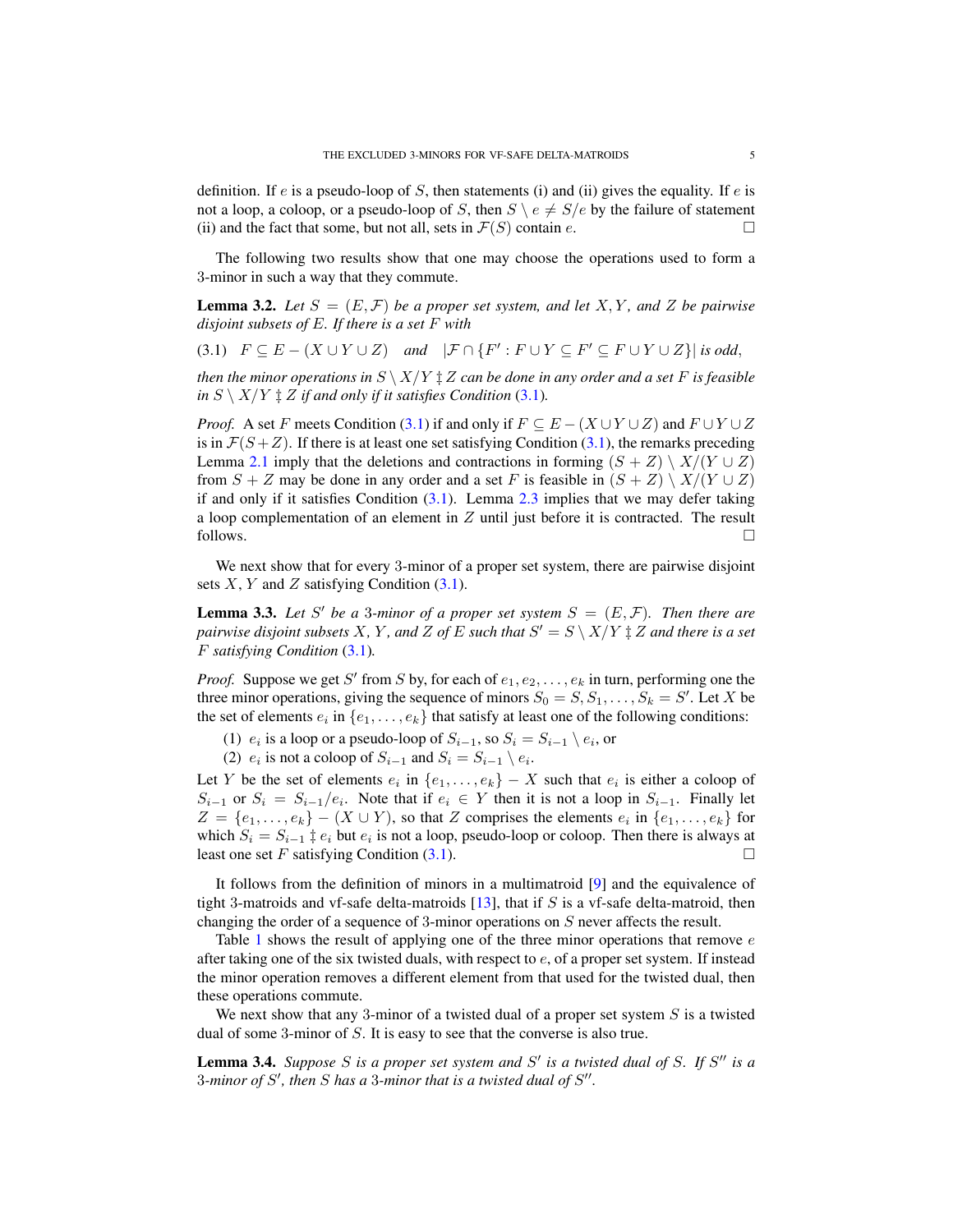6 J. BONIN, C. CHUN, AND S. NOBLE

|                     | /e              | $\setminus e$   | ‡e              |
|---------------------|-----------------|-----------------|-----------------|
| $S_{-}$             | S/e             | $S \setminus e$ | $S \ddagger e$  |
| $S * e$             | $S \setminus e$ | S/e             | $S\ddagger e$   |
| $S+e$               | $S \ddagger e$  | $S \setminus e$ | S/e             |
| $(S+e)*e$           | $S \setminus e$ | $S \ddagger e$  | S/e             |
| $(S*e)+e$           | $S \ddagger e$  | S/e             | $S \setminus e$ |
| $((S * e) + e) * e$ | S/e             | $S \ddagger e$  | $S \setminus e$ |

<span id="page-6-0"></span>TABLE 1. Interaction of minor operations and twisted duality.

*Proof.* There are subsets A and B of  $E(S)$  such that we obtain  $S''$  from S by first forming a twisted dual for each element of A and then performing one of the three minor operations for each element of B. The remarks before this lemma imply that one may reorder these operations to first deal with the elements of  $A \cap B$ , one by one, forming a twisted dual for an element and then a 3-minor before moving on to the next element. According to Table [1](#page-6-0) each of these pairs of operations may be replaced by a single 3-minor operation. Next a 3-minor is formed for each element of  $B - A$ . The resulting set system is a twisted dual of S'' with respect to the elements of  $A - B$ .

## 4. CHARACTERIZATIONS BY EXCLUDED 3-MINORS

Brijder and Hoogeboom [\[14\]](#page-16-5) showed that the class of vf-safe delta-matroids is minorclosed. A computer search for excluded minors for this class turns up many examples with apparently little structure. The class of vf-safe delta-matroids is defined using both the twist and loop complementation operations, so it is natural to try to characterize this class using 3-minors. By Lemma [4.1](#page-6-1) below, the class of vf-safe delta-matroids is closed under Penrose contraction, so, with the result in [\[14\]](#page-16-5), it is closed under 3-minors. The main result of this section, Theorem [4.4,](#page-7-1) gives the excluded 3-minors for the class of vf-safe delta-matroids within the class of set systems.

<span id="page-6-1"></span>**Lemma 4.1.** *If* S *is vf-safe and*  $e \in E(S)$ *, then* S  $\ddagger$  *e is vf-safe.* 

*Proof.* If S is vf-safe, then all of its twisted duals are vf-safe by definition, so  $S + e$  is vf-safe. Theorem 8.3 in [\[14\]](#page-16-5) states that every minor of a vf-safe delta-matroid is vf-safe. Thus  $S \ddagger e = S + e/e$  is vf-safe.

Let

$$
S_i = (\{e_1, e_2, \ldots, e_i\}, \{\emptyset, \{e_1, e_2, \ldots, e_i\}\}).
$$

Let S be the set of all twists of the set systems in  $\{S_3, S_4, \dots\}$ . Let

- $T_1 = (\{a, b, c\}, \{\emptyset, \{a, b\}, \{a, b, c\}\});$
- $T_2 = (\{a, b, c\}, \{\emptyset, \{a, b\}, \{a, c\}, \{a, b, c\}\});$
- $T_3 = (\{a, b, c\}, \{b, \{a\}, \{a, b\}, \{a, b, c\}\});$
- $T_4 = (\{a, b, c\}, \{\emptyset, \{a\}, \{a, b\}, \{a, c\}, \{a, b, c\}\});$
- $T_5 = (\{a, b, c, d\}, \{\emptyset, \{a, b\}, \{a, b, c, d\}\});$
- $T_6 = (\{a, b, c, d\}, \{\emptyset, \{a, b\}, \{a, c\}, \{a, b, c, d\}\});$
- $T_7 = (\{a, b, c, d\}, \{\emptyset, \{a, b\}, \{a, c\}, \{a, d\}, \{a, b, c, d\}\});$
- $T_8 = (\{a, b, c, d\}, \{\emptyset, \{a\}, \{a, b\}, \{a, c\}, \{a, d\}, \{a, b, c, d\}\}).$

Let  $\mathcal T$  be the set of all twists of the set systems in  $\{T_1, T_2, \ldots, T_8\}$ . By the following result from [\[1,](#page-16-6) Theorem 5.1], these are all of the excluded minors for delta-matroids within the class of set systems.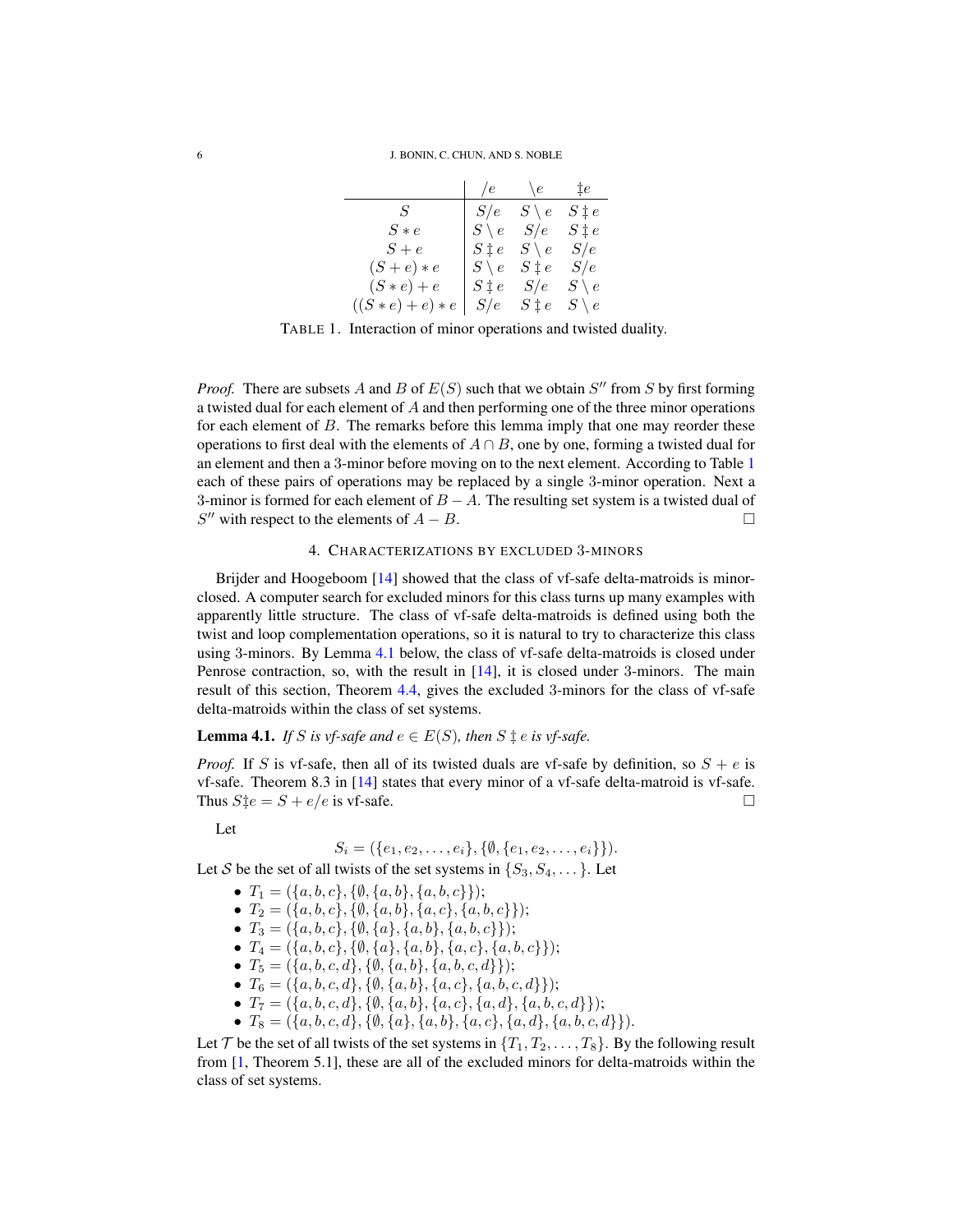Theorem 4.2. *A proper set system* S *is a delta-matroid if and only if* S *has no minor isomorphic to a set system in*  $S \cup T$ *.* 

The following lemma is key for finding the excluded 3-minors for vf-safe delta-matroids within the class of set systems.

<span id="page-7-2"></span>Lemma 4.3. *Let* S *be an excluded* 3*-minor for the class of vf-safe delta-matroids. Then* S *has a twisted dual that is isomorphic to a set system in*  $S \cup T$ *.* 

*Proof.* Such an excluded 3-minor S either is not a delta-matroid and all of its other minors are delta-matroids, or it is a delta-matroid and has a twisted dual  $S'$  that is not a deltamatroid. In the former case S is isomorphic to a set system in  $S \cup T$  and the lemma holds. In the latter case S' has a minor S'' isomorphic to a member of  $S \cup T$ . By Lemma [3.4,](#page-5-1) S has a 3-minor  $S'''$  that is a twisted dual of  $S''$ . Therefore  $S'''$  is not a vf-safe delta-matroid. The only 3-minor of S that is not a vf-safe delta-matroid is S itself. Hence  $S = S'''$  and the lemma holds.

To connect the next result with the remarks in Section [1,](#page-1-1) note that  $D_3 + \{a, b, c\} = S_3$ .

<span id="page-7-1"></span>Theorem 4.4. *A proper set system is a vf-safe delta-matroid if and only if it has no* 3*-minor that is isomorphic to a twisted dual of*  $S_3$ *.* 

*Proof.* All proper set systems with two elements are delta-matroids, and therefore each one is vf-safe, so the twisted duals of  $S_3$  are excluded 3-minors for the class of vf-safe deltamatroids. By Lemma [4.3](#page-7-2) every excluded 3-minor for the class of vf-safe delta-matroids must be a twisted dual of a set system in  $S \cup T$ . We first consider the set systems with three-element ground sets. We have  $T_1^* + c = S_3$  and  $T_2^* + \{b, c\} \simeq T_3 + a = T_1$  and  $T_4 + a = T_2$ , so every excluded 3-minor of size three is a twisted dual of  $S_3$ .

Lastly, we show that no other set system in  $S \cup T$  is an excluded 3-minor. Lemma [3.4](#page-5-1) implies that each twisted dual of an excluded 3-minor is an excluded 3-minor, so it suffices to show that each of  $T_5$ ,  $T_6$ ,  $T_7$ ,  $T_8$ , and  $S_n$ , for  $n \geq 4$ , has a smaller member of  $S \cup T$ as a 3-minor. Indeed,  $S_n \, \ddagger \, e_n = S_{n-1}$ , for  $n \geq 4$ ,  $T_5 \ddagger d = T_1$ ,  $T_6 \ddagger d = T_8 \ddagger d = T_2$ , and  $T_7 \ddagger d = T_4.$ 

As stated in the introduction, there are 28 twisted duals of  $S_3$ , up to isomorphism. These excluded 3-minors are listed in Tables [2–](#page-13-0)[7.](#page-15-0)

## 5. 3-MINORS AND VERTEX MINORS

<span id="page-7-0"></span>In this section we explain the link between 3-minors of binary delta-matroids and vertex minors of graphs. As we shall see later, up to twisted duality, each binary delta-matroid may be represented by a loopless simple graph, and this equivalence is preserved under appropriate 3-minor operations in the binary delta-matroid and vertex minors in the graph.

Vertex minors are well-studied, but are defined only for graphs. In contrast, the concept of a 3-minor is relatively unstudied, but is important due to its direct correlation with ribbon-graph operations and its applicability beyond binary delta-matroids. By combining several existing results from the literature, one may show that the notions of 3-minors and vertex minors are equivalent in a sense to be made precise later, but to see this equivalence one must piece together results involving several combinatorial structures, which are not obviously related. For this reason, and for completeness, we give a full explanation of the link here. Although the key ideas presented here are not new, as far as we know this direct link has not previously been fully described.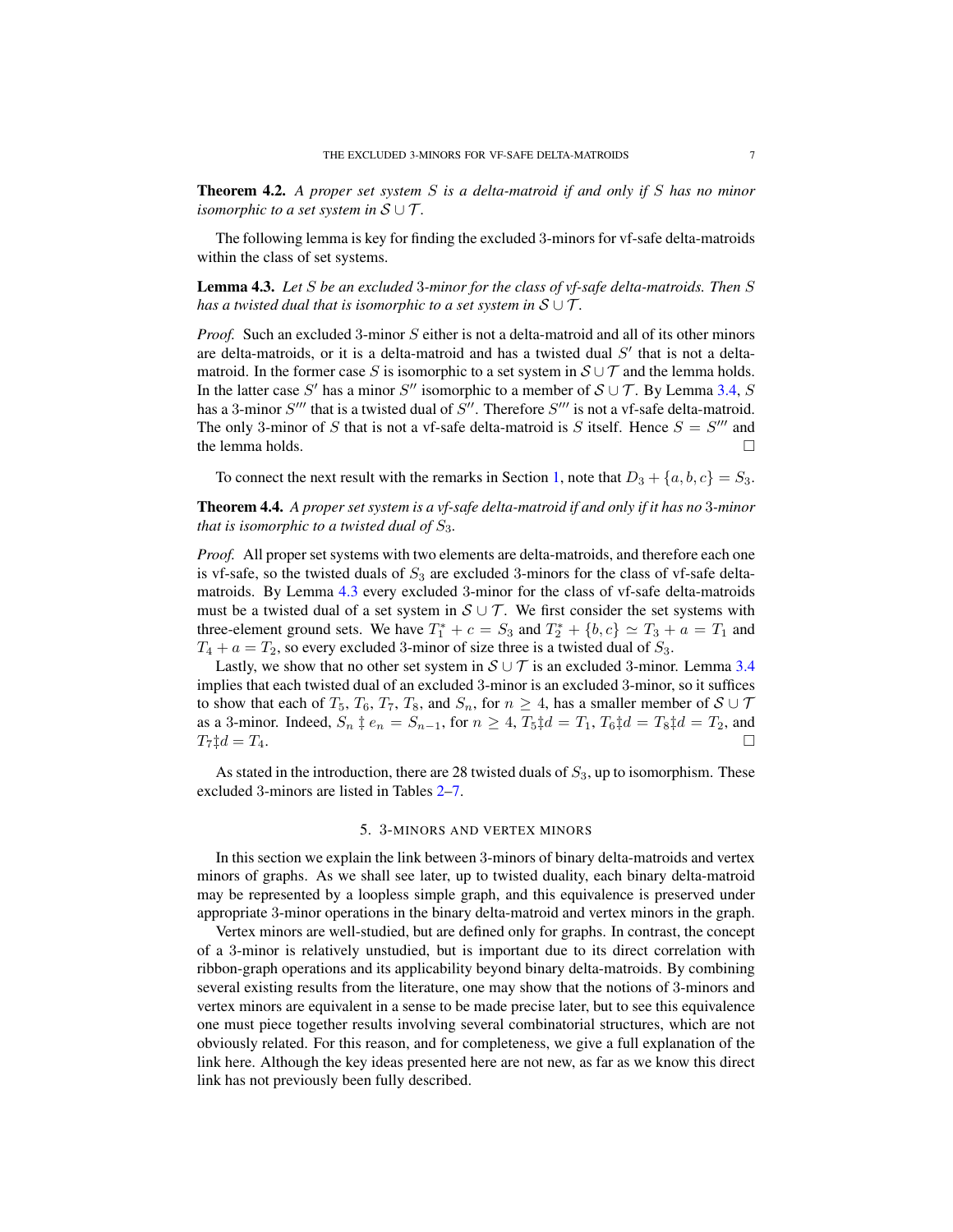A delta-matroid is *normal* if the empty set is feasible. A delta-matroid is *even* if for every pair  $F_1$  and  $F_2$  of its feasible sets  $|F_1 \triangle F_2|$  is even. Equivalently, the sizes of all its feasible sets are of the same parity. Let  $M$  denote a symmetric binary matrix with rows and columns indexed by  $[n] = \{1, \ldots, n\}$ . Take  $E = [n]$  and F to be the collection of subsets S of  $[n]$  for which the principal submatrix of M comprising the rows and columns indexed by elements of S is non-singular. Bouchet [\[5\]](#page-16-8) showed that  $D(M) = (E, \mathcal{F})$  is a delta-matroid. We call such delta-matroids *basic binary*. (In the literature, what we have called basic binary delta-matroids are often called graphic, but we prefer to avoid this term to prevent confusion with ribbon-graphic delta-matroids.) A delta-matroid is *binary* [\[5\]](#page-16-8) if it is a twist of a basic binary delta-matroid.

It follows immediately from the definition that every basic binary delta-matroid is normal and that a basic binary delta-matroid is uniquely determined by its feasible sets of size at most two. A well-known result of linear algebra states that a symmetric matrix with an odd number of rows (and columns) and zero diagonal is singular. Consequently a basic binary delta-matroid is even if and only if it has no feasible sets of size one.

Let A be a matrix over an arbitrary field with rows and columns indexed by  $[n]$ , and let X be a subset of [n] such that the principal submatrix  $P = A[X]$  is non-singular. Suppose without loss of generality that  $A = \begin{pmatrix} P & Q \\ R & S \end{pmatrix}$ . Then the matrix  $A * X$  is defined by

$$
A * X = \begin{pmatrix} P^{-1} & -P^{-1}Q \\ RP^{-1} & S - RP^{-1}Q \end{pmatrix}.
$$

Note that if A is a symmetric binary matrix then  $A \times X$  is symmetric. The following result is due to Tucker [\[24\]](#page-16-15).

Theorem 5.1. *Let* A *be a matrix over an arbitrary field with rows and columns indexed* by [n], and let X be a subset of [n] such that the principal submatrix  $P = A[X]$  is non*singular. Then for every subset* Y *of* [n]*, we have*

$$
\det((A * X)[Y]) = \frac{\det(A[X \bigtriangleup Y])}{\det(A[X])}.
$$

In particular for any subset Y of [n], the principal submatrix  $(A*X)[Y]$  is non-singular if and only if the principal submatrix  $A[X \triangle Y]$  is non-singular.

The following corollary is immediate.

<span id="page-8-0"></span>Corollary 5.2. *Suppose that* A *is a binary matrix, and* X *is a feasible set of* D(A)*. Then*  $D(A) * X = D(A * X)$ .

See [\[5\]](#page-16-8) for an alternative proof of this result that holds for arbitrary fields. A consequence of this corollary is that every normal twist of a basic binary delta-matroid is basic binary.

A *looped simple graph* is a graph without parallel edges but in which each vertex is allowed to have up to one loop. Much of the time we will forbid loops; we call such graphs *loopless simple graphs*. Recall that basic binary delta-matroids are completely determined by their feasible sets with size two or fewer. Clearly basic binary delta-matroids on the set |n| are in one-to-one correspondence with looped simple graphs with vertex set |n|; likewise, even basic binary delta-matroids on  $[n]$  are in one-to-one correspondence with loopless simple graphs with vertex set  $[n]$ .

We take adjacency matrices to always be binary. Given a looped simple graph  $G$  and its adjacency matrix A, we let  $D(G)$  denote the basic binary delta-matroid  $D(A)$ . If X is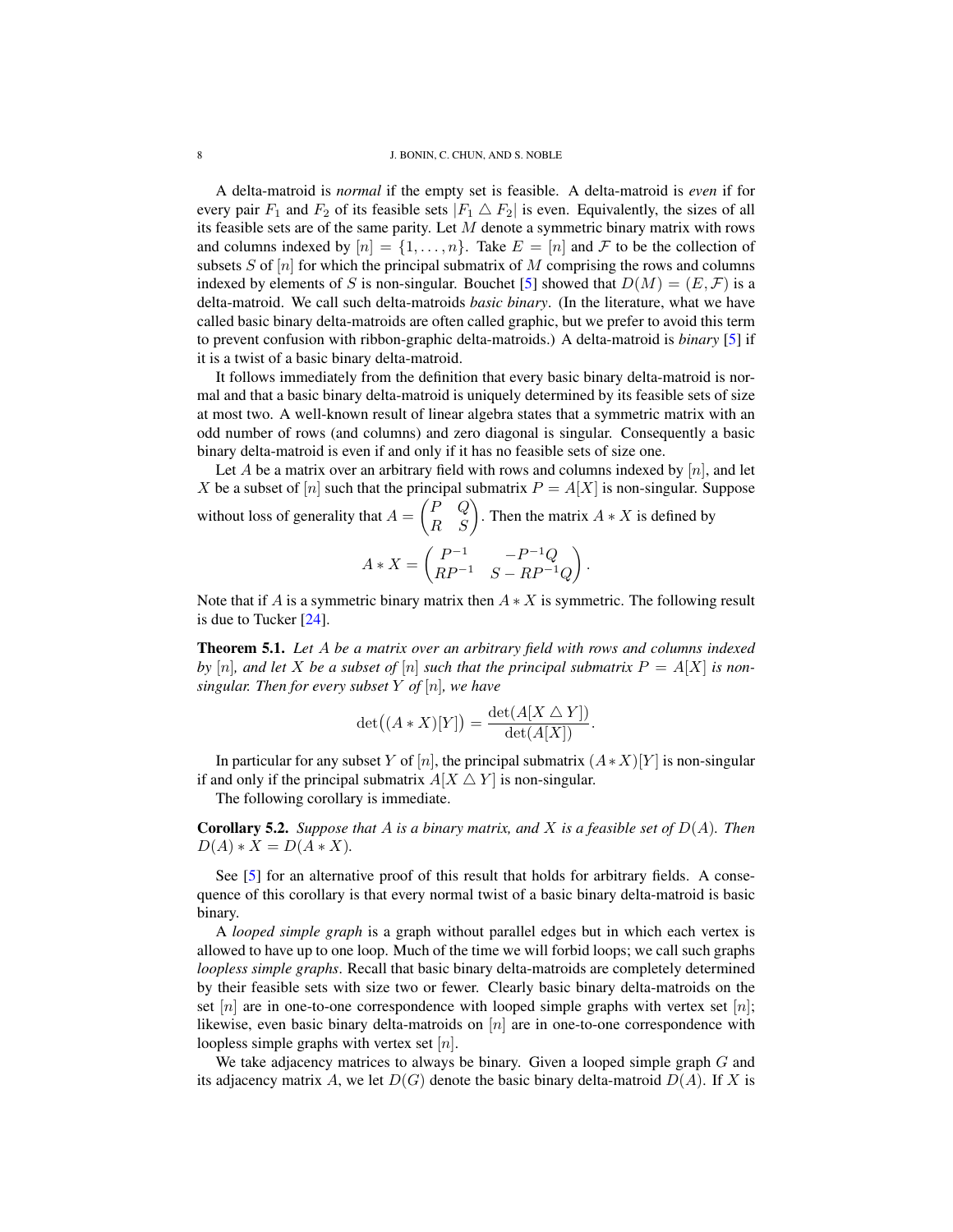a subset of the edges of  $G$ , then  $X$  labels a subset of the rows and columns of  $A$ , and we define  $G \ast X$  to be the looped simple graph with adjacency matrix  $A \ast X$ .

We now consider various transformations that may be applied to  $G$  and their effect on  $D(G).$ 

The loop complementation operation of Brijder and Hoogeboom was first defined in terms of basic binary delta-matroids. If  $G$  is a looped simple graph and  $v$  is a vertex of  $G$ , then the loop complementation  $G+v$  is formed by toggling the loop at v, that is, removing a loop if there is one at  $v$  and adding one at  $v$  if there is no loop there.

The following lemma from [\[12\]](#page-16-3) is straightforward.

**Lemma 5.3.** Let G be a looped simple graph with vertex v. Then  $D(G + v) = D(G) + v$ .

Our next operation is local complementation. There are several variations in the definition of local complementation: see, for instance, [\[23\]](#page-16-16). We will only require certain cases of what is defined there. For a looped simple graph G with vertex v, let  $N_G(v)$  denote the *open neighbourhood* of  $v$ , that is, the set of vertices, excluding  $v$ , that are adjacent to v in G. We will generally write N instead of  $N_G$  when there is no possibility of confusion. The *local complementation* of  $G$  at  $v$ , denoted by  $G<sup>v</sup>$ , is formed by toggling the adjacencies between pairs of neighbours of v, that is, for every distinct pair x, y from the neighbourhood of v, delete edge  $xy$  if x and y are adjacent in G and add edge  $xy$  if x and y are not adjacent in G. Additionally, if there is a loop at v, then the loop status of every vertex in the open neighbourhood of  $v$  is toggled. In both cases, adjacencies involving one or more non-neighbours of v or v itself are unchanged and the presence or not of a loop at  $v$  is unaffected. To distinguish the two cases, it will be helpful to refer to local complementation at v as *simple local complementation* when v is loopless, and *non-simple local complementation* when there is a loop at v.

For delta-matroid D and subset  $A \subseteq E(D)$ , let  $D \overline{*} A$  denote the *dual pivot on* A, which is equal to  $D + A * A + A$ . The following result is implicit in the results of [\[23\]](#page-16-16), but is not expressed in this form.

<span id="page-9-0"></span>**Proposition 5.4.** Let G be a loopless simple graph with vertex v. Then  $D(G^v) = (D(G)\overline{*}v) + D(G)\overline{*}v$  $N(v)$ .

*Proof.* Let A be the adjacency matrix of G. Then A is symmetric and all of its diagonal entries are zero. Notice that the simple local complementation  $G<sup>v</sup>$  can be formed by adding a loop at  $v$ , performing the non-simple local complementation at  $v$  and then removing the loops added at  $v$  and all of its neighbours.

We have  $D(G + v) = D(G) + v$ . Assume without loss of generality that  $v = 1$  and let  $Z = [n] - 1$ . Then the adjacency matrix of  $G + v$  is  $\begin{pmatrix} 1 & c \\ d & 1 \end{pmatrix}$  $c^t$   $A[Z]$ for some vector  $c$ . Then it follows from Corollary [5.2](#page-8-0) that  $(D(G)+v)*v = D((G+v)*v) = D(A')$  where  $A' = \begin{pmatrix} 1 & c \\ d & 1 \end{pmatrix}$  $c^t \quad A[Z] + c^t c$ .

A diagonal entry of  $c^t c$  is non-zero if it corresponds to a neighbour of v and an offdiagonal entry of  $c<sup>t</sup>c$  is non-zero if both the row and column correspond to neighbours of v. Thus  $(D(G) + v) * v = D(G')$  where G' is formed from G by adding a loop at v and performing the non-simple local complementation at  $v$ . Now  $G'$  has loops at  $v$  and at all neighbours of  $v$ , so

$$
D(G^v) = D(G' + v + N(v)) = D(G') + v + N(v) = (D(G)\overline{*}v) + N(v). \square
$$

The corollary below is well-known and follows from the previous result.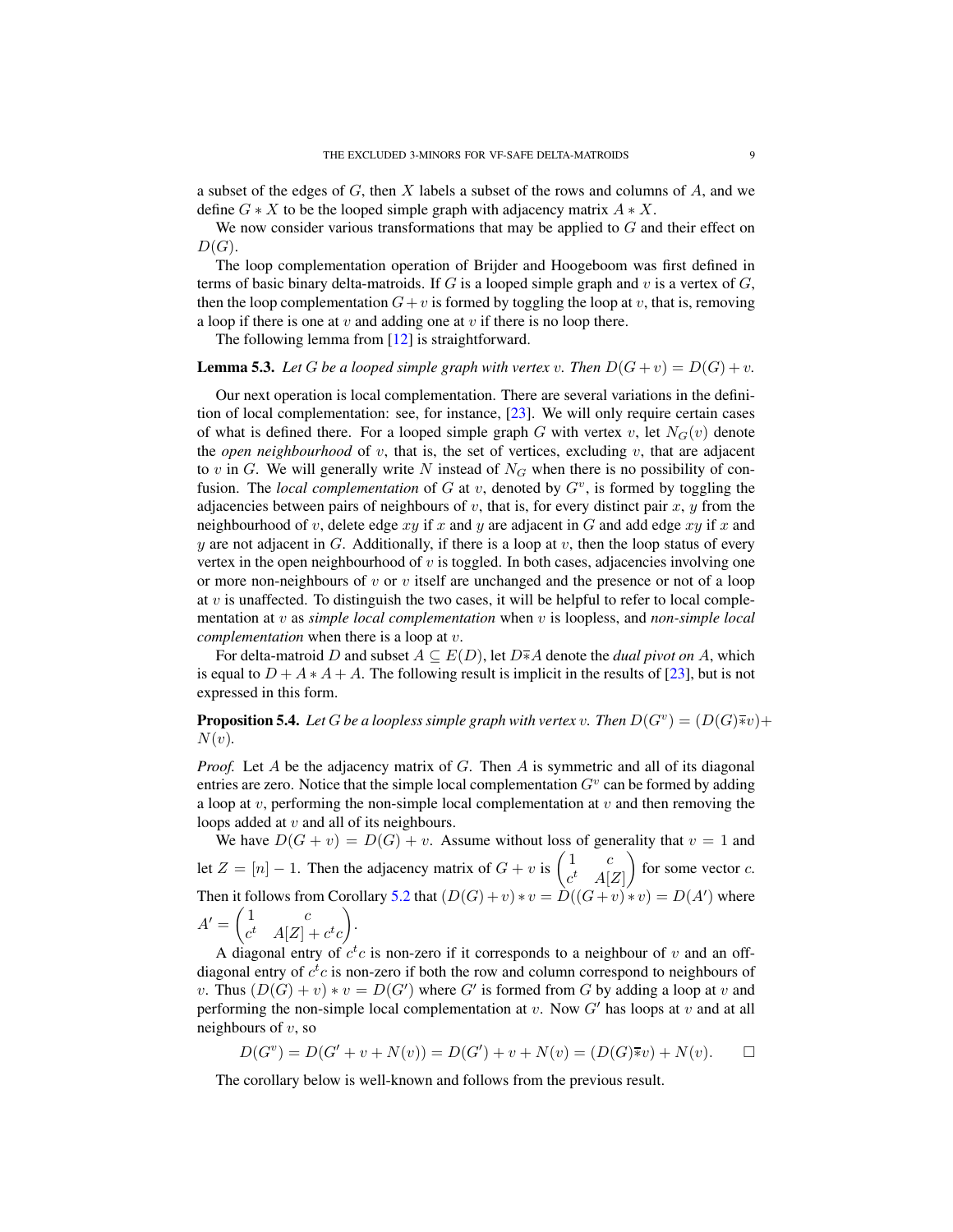

<span id="page-10-0"></span>FIGURE 1. A complete set of circle graph obstructions.

Corollary 5.5. *Let* G *be a loopless simple graph with adjacent vertices* v *and* w*. Then*  $D(((G^v)^w)^v) = D(G) * \{v, w\}.$ 

*Proof.* We have

$$
D(((G^v)^w)^v) = ((D(G)\overline{\ast}v + N(v))\overline{\ast}w + N_{G^v}(w))\overline{\ast}v + N_{(G^v)^w}(v).
$$

It follows from the discussion before Lemma [2.3](#page-3-1) that one may reorder the loop complement and twist operations so that those involving a particular vertex of G are done consecutively. The result follows by considering the effect of the operations involving each vertex of G separately and noting that

- (1) a common neighbour of v and w in G is a neighbour of v but not w in both  $G^v$ and  $(G^v)^w$ ,
- (2) a vertex other than w that is a neighbour of v but not w in  $G$  is a neighbour of both v and w in  $G^v$  and of w but not v in  $(G^v)^w$ , and
- (3) a vertex other than v that is a neighbour of w but not v in  $G$  is a neighbour of both v and w in  $(G^v)^w$  and of w but not v in  $G^v$ . В последните поставите на примерени в поставите на примерени в поставите на примерени в собита на примерени<br>В поставите на примерени в поставите на примерени в поставите на примерени в поставите на примерени в поставит<br>

A *vertex minor* of a looped simple graph G is formed from G by a sequence of local complementations and deletions of vertices. It is easy to check that if  $v$  and  $w$  are different vertices of an unlooped simple graph, then  $(G^v) \setminus w = (G \setminus w)^v$  and thus one may assume that all the local complementations are done first.

Perhaps the most important use of vertex minors is Bouchet's characterization of circle graphs. A *chord diagram* is a collection of chords of a circle. Chord diagrams are in one-toone correspondence with orientable ribbon graphs with one vertex. (For more information on ribbon graphs, see [\[20\]](#page-16-17) or [\[18\]](#page-16-2).) To see this think of the circle and its interior as the vertex of a ribbon graph and for each chord attach a ribbon to the vertex at the points corresponding to the endpoints of the chord. Clearly two chords intersect if and only if the corresponding ribbons  $e_1$  and  $e_2$  are interlaced, that is, as one traverses the vertex one meets an end of  $e_1$ , then an end of  $e_2$ , then the other end of  $e_1$ , and finally the other end of e2. An unlooped simple graph is a *circle graph* if it is the intersection graph of the chords in a chord diagram, that is, there is a vertex corresponding to each chord and they are adjacent if and only if the chords cross. Equivalently a circle graph is the interlacement graph of an orientable ribbon graph with one vertex: it has a vertex for each ribbon and two vertices are adjacent if the corresponding ribbons are interlaced. Bouchet established the following result [\[7\]](#page-16-18).

<span id="page-10-1"></span>Theorem 5.6. *An unlooped simple graph is a circle graph if and only if it has no vertex minor isomorphic to the graphs*  $G_1$ ,  $G_2$  *or*  $G_3$  *depicted in Figure [1.](#page-10-0)* 

We are now ready to state the link between 3-minors and vertex minors.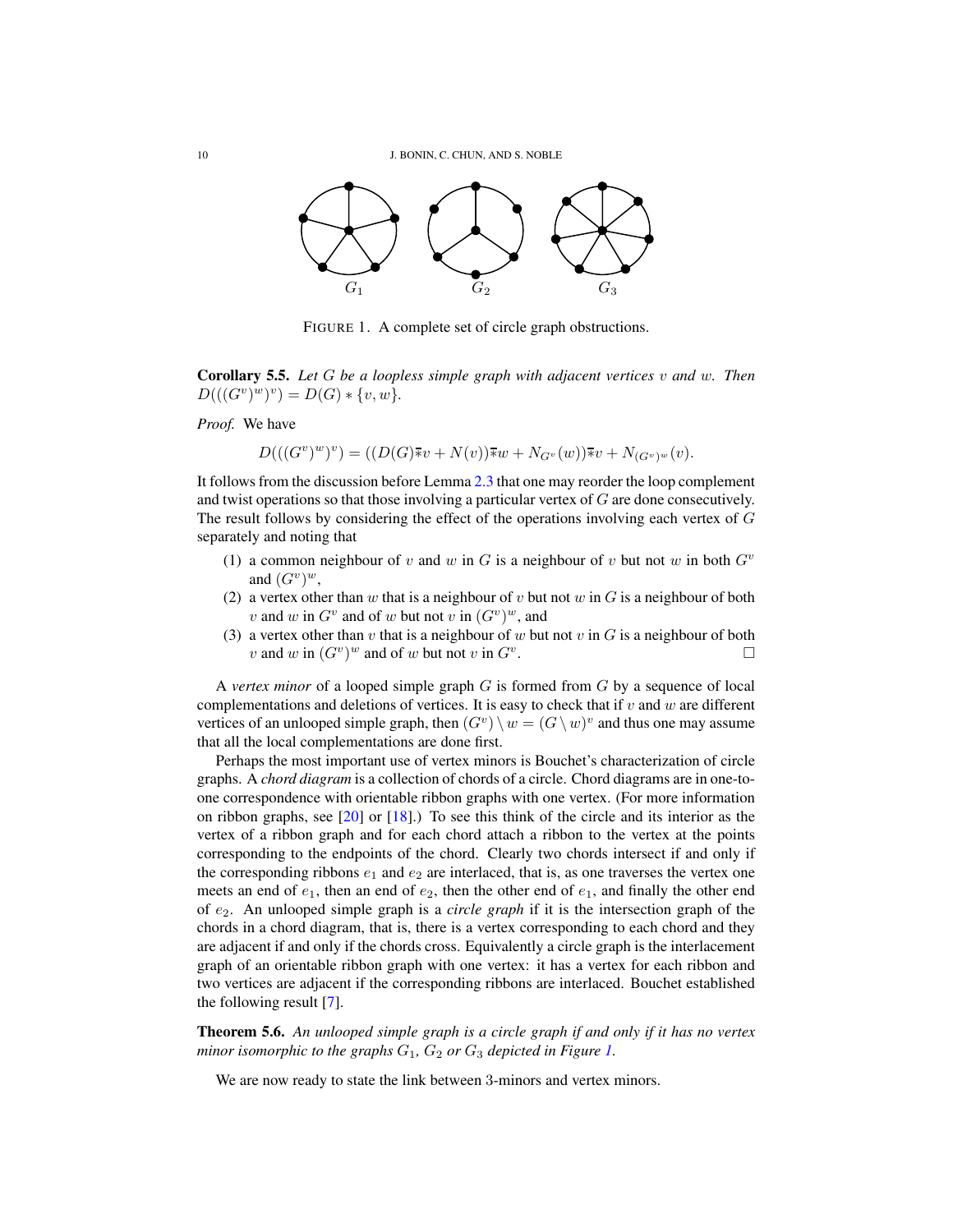- Theorem 5.7. (1) *Let* G *be a unlooped simple graph and let* H *be a vertex minor of* G*. Then*  $D(H)$  *is a* 3*-minor of*  $D(G)$ *.*
- (2) Let  $D$  be a twisted dual of a basic binary delta-matroid and let  $D'$  be a 3-minor of  $D$ . Then there are graphs G and G' such that  $D(G)$  and  $D(G')$  are twisted duals of D and  $D'$  respectively, and  $G'$  is a vertex minor of  $G$ .

*Proof.* For part (1), note that a vertex minor of an unlooped simple graph is obtained by a sequence of local complementations and vertex deletions. The result follows from Proposition [5.4](#page-9-0) and the fact that if v is a vertex of G then  $D(G \setminus v) = D(G) \setminus v$ .

For part (2), let  $F$  be a feasible set of  $D$  and let

$$
B = \{ e \in E(D) : \{ e \} \in \mathcal{F}(D * F) \}.
$$

The remark following Corollary [5.2](#page-8-0) implies that  $D * F$  is basic binary, so  $(D * F) + B$  is an even basic binary delta-matroid, so  $(D * F) + B = D(G)$  for some unlooped simple graph G. It follows from Lemma [3.4](#page-5-1) that there is a delta-matroid  $D''$  that is a 3-minor of  $D(G)$ and a twisted dual of  $D'$ . We shall prove by induction on k that if G is an unlooped simple graph and  $D''$  is a 3-minor of  $D(G)$  with k fewer elements, then there is an unlooped simple graph G' that is a vertex minor of G and such that  $D(G')$  is a twisted dual of  $D''$ . The result then follows.

If  $k = 0$ , then take  $G' = G$ . Otherwise  $D''$  is obtained from  $D(G)$  by a sequence of  $k$  deletions, contractions and Penrose contractions. Suppose that the first operation is the deletion of v. Then take  $G'' = G \setminus v$ , which is a vertex minor of G. Furthermore  $D(G) \setminus v = D(G'')$  and D'' is a 3-minor of  $D(G'')$  with  $k-1$  fewer edges. Hence, by induction, there is an unlooped simple graph  $G'$  that is a vertex minor of  $G''$  and hence of G, and such that  $D(G')$  is a twisted dual of  $D''$ . Suppose next that the first operation is the Penrose contraction of v. Then take  $G'' = (G^v) \setminus v$ . We have

$$
D(G'') = D(G^v \setminus v)
$$
  
= ((( (D(G) + v) \* v) + v) + N(v)) \setminus v  
 = (((D(G) \* v) + v) \* v) \setminus v) + N(v)  
 = (((D(G) \* v) + v)/v) + N(v)  
 = (D(G) \dagger v) + N(v).

(The last equality uses Table [1.](#page-6-0)) Now  $D(G'')$  is a twisted dual of  $D(G)\sharp v$ , so it has a 3-minor  $D^{\prime\prime\prime}$  with  $k - 1$  fewer elements that is a twisted dual of  $D^{\prime\prime}$ . Hence, by induction, there is an unlooped simple graph G' that is a vertex minor of G'' such that  $D(G')$  is a twisted dual of  $D^{\prime\prime\prime}$  and consequently of  $D^{\prime\prime}$ . In the final case the first operation is the contraction of v. If v is an isolated vertex of G then v appears in no feasible set of  $D(G)$ of size at most two and consequently in no feasible set of  $D(G)$  of any size. Thus v is a loop of  $D(G)$  and  $D(G)/v = D(G) \setminus v = D(G \setminus v)$ . If v is not an isolated vertex of v then let  $w$  be a neighbour of  $v$ . We have

$$
D(((G^v)^w)^v \setminus v) = D(((G^v)^w)^v) \setminus v
$$
  
=  $(D(G) * \{v, w\}) \setminus v$   
=  $(D(G)/v) * w$ .

The proof of this case is completed in a similar way to the case of Penrose contraction.  $\Box$ 

Having described the equivalence of 3-minors and vertex minors, we note how the equivalence may be seen from existing results involving binary delta-matroids and other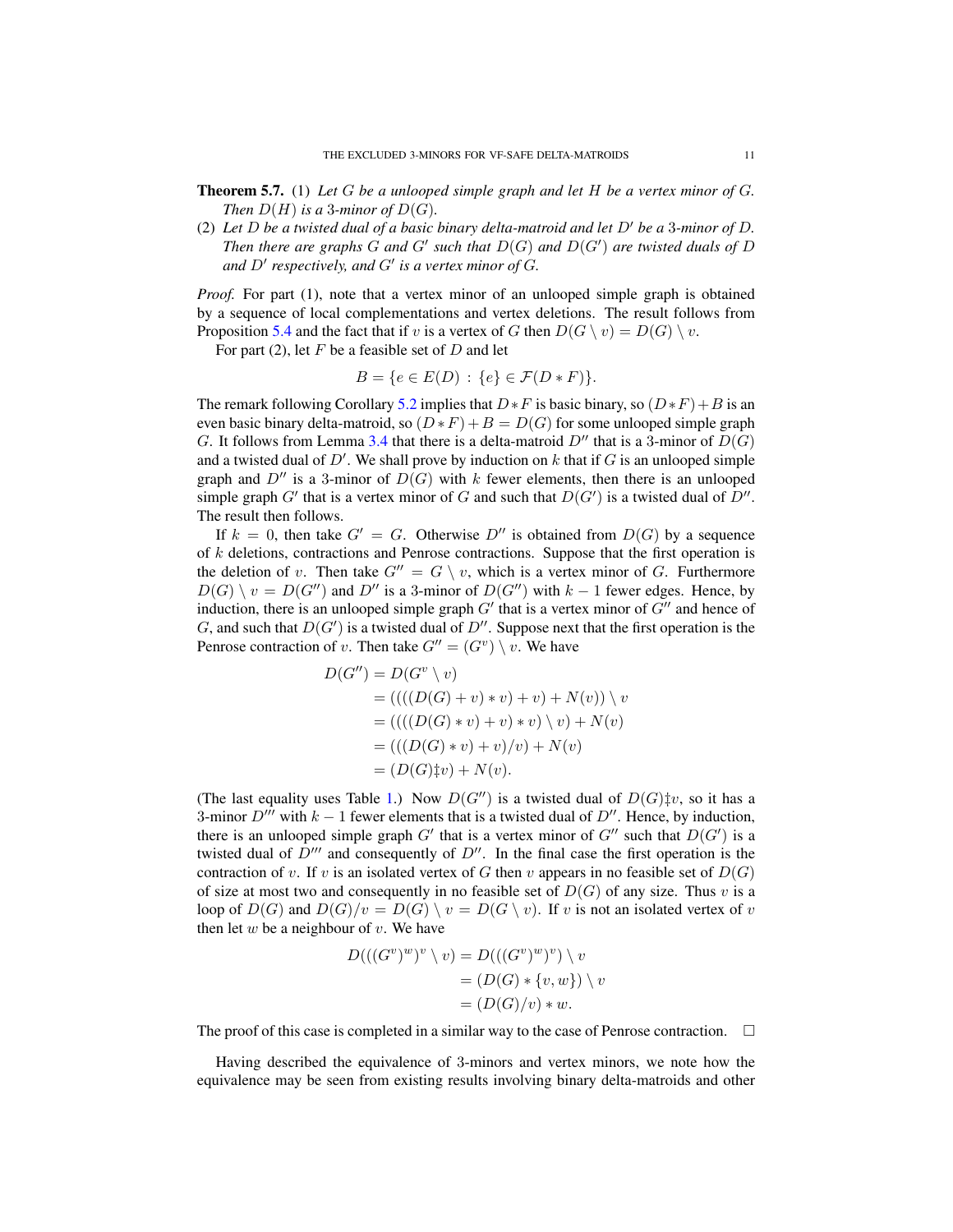combinatorial structures, namely, isotropic systems, binary tight 3-matroids (both defined by Bouchet in [\[3\]](#page-16-19) and [\[8\]](#page-16-11), respectively) and isotropic matroids (defined by Traldi in [\[23\]](#page-16-16)). The equivalence of 3-minors of binary delta-matroids and minors of binary tight 3-matroids is explained in [\[13\]](#page-16-4). The equivalence of minors of binary tight 3-matroids, isotropic matroids and isotropic systems is explained in [\[16\]](#page-16-20). Finally vertex minors of graphs are equivalent to minors of isotropic matroids by [\[23\]](#page-16-16) or to minors of isotropic systems by [\[4\]](#page-16-21).

From the preceding result we obtain the following translation of Bouchet's result, determining the three binary delta-matroids that are the excluded 3-minors for ribbon-graphic delta-matroids. In [\[7\]](#page-16-18), Bouchet points out that his result may be stated in terms of minors of isotropic systems, which informally are much closer to 3-minors of binary delta-matroids than to vertex-minors of graphs.

<span id="page-12-0"></span>Theorem 5.8. *A binary delta-matroid is ribbon-graphic if and only if it has no* 3*-minor that is a twisted dual of*  $D(G_1)$ *,*  $D(G_2)$  *or*  $D(G_3)$ *.* 

*Proof.* If D is a binary delta-matroid and v is an element of D then D is ribbon-graphic if and only if  $D + v$  is ribbon graphic, because it follows from Theorem 4.1 of [\[18\]](#page-16-2) that if R is a ribbon graph with  $D = D(R)$  then  $D + v$  is the delta-matroid corresponding to the ribbon graph formed from  $R$  by applying a half-twist to  $v$ . Let

$$
B = \{ e \in E(D) : \{ e \} \in \mathcal{F}(D) \}.
$$

Then  $D + B$  is even and, furthermore,  $D + B$  is ribbon-graphic if and only if D is ribbongraphic. Now  $D + B = D(G)$  where G is an unlooped simple graph. Bouchet's Theo-rem [5.6](#page-10-1) states that  $G$  is a circle graph if and only if  $G$  has no vertex minor isomorphic to  $G_1, G_2$  or  $G_3$ . Equivalently  $D + B$  is ribbon-graphic if and only if it has no 3-minor that is a twisted dual of  $D(G_1), D(G_2)$  or  $D(G_3)$ . As  $D + B$  is a twisted dual of D, the result follows.  $\Box$ 

We close by presenting excluded 3-minor results for the classes of binary delta-matroids and ribbon graphic delta-matroids that follow from Theorem [4.4.](#page-7-1) Bouchet [\[6\]](#page-16-22) proved that every minor of a binary delta-matroid is binary and gave the following excluded-minor characterization of binary delta-matroids.

<span id="page-12-1"></span>Theorem 5.9. *A delta-matroid is binary if and only if it does not have a minor isomorphic to any of the following five delta-matroids or their twists.*

- (1)  $B_1 = (\{a, b, c\}, \{\emptyset, \{a, b\}, \{a, c\}, \{b, c\}, \{a, b, c\})\}$
- (2)  $B_2 = S_3 + \{a, b, c\}$ ;
- (3)  $B_3 = (\{a, b, c\}, \{\emptyset, \{b\}, \{c\}, \{a, b\}, \{a, c\}, \{a, b, c\}\})$ ;
- (4)  $B_4 = (\{a, b, c, d\}, \{\emptyset, \{a, b\}, \{a, c\}, \{a, d\}, \{b, c\}, \{b, d\}, \{c, d\}\})$ ;
- (5)  $B_5 = (\{a, b, c, d\}, \{\emptyset, \{a, b\}, \{a, d\}, \{b, c\}, \{c, d\}, \{a, b, c, d\}\}).$

We obtain corollaries of this result characterizing binary delta-matroids in terms excluded 3-minors. The first result is equivalent to a recent result of Brijder, stated in terms of binary tight 3-matroids [\[11\]](#page-16-23).

Corollary 5.10. *A vf-safe delta-matroid is binary if and only if it has no* 3*-minor that is a twisted dual of*  $B_1$ *.* 

*Proof.* Theorem 8.2 of [\[14\]](#page-16-5) states that every twisted dual of a binary delta-matroid is a binary delta-matroid. In particular every binary delta-matroid is vf-safe. Moreover, every 3-minor of a binary delta-matroid is binary. The delta-matroid  $B_1$  is vf-safe and all of its 3-minors are binary. Thus all of its twisted duals are excluded 3-minors for the class of binary delta-matroids.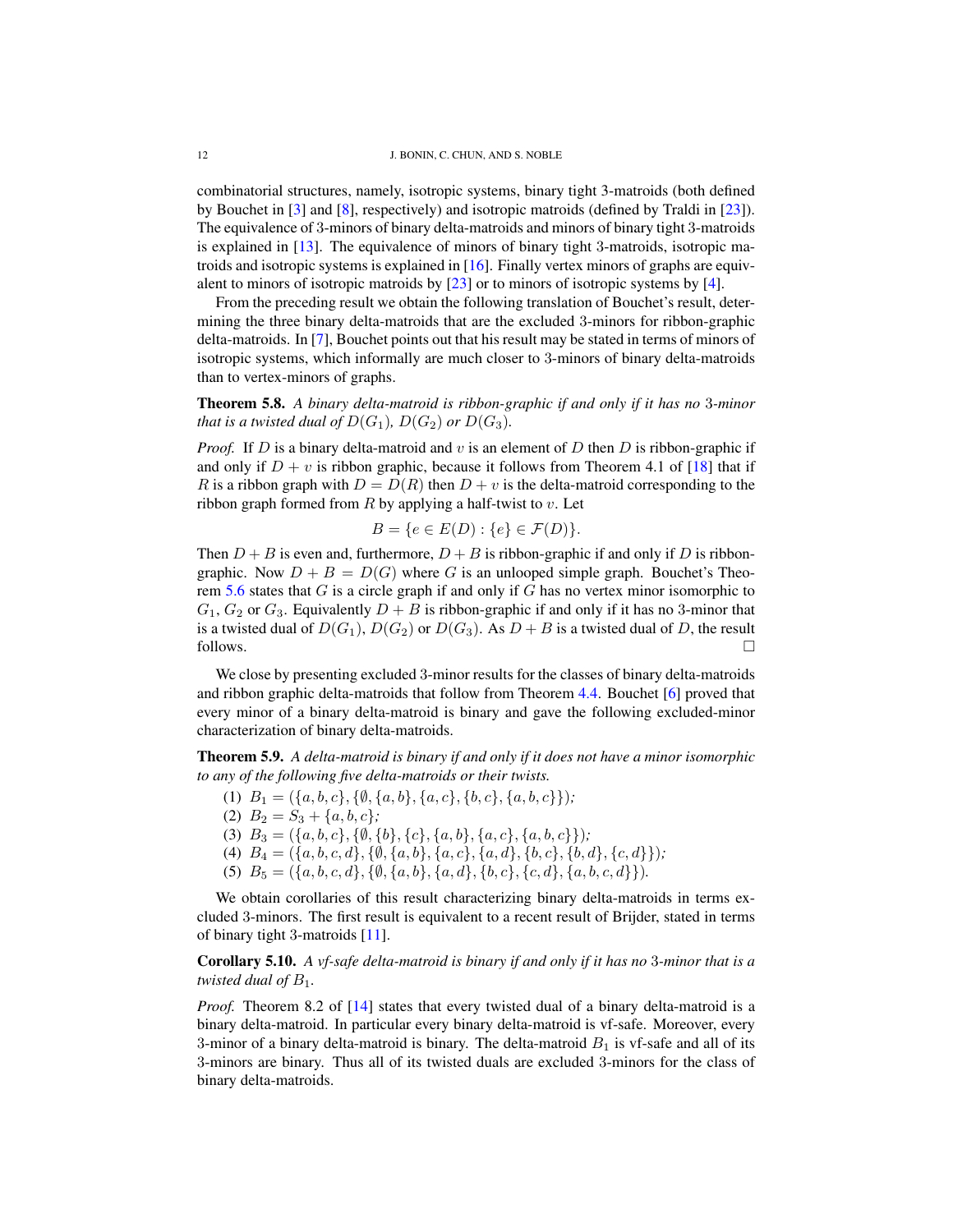Suppose that  $D$  is a vf-safe delta-matroid that is not binary. Then Theorem  $5.9$  implies that D has a minor isomorphic to a twist of  $B_i$  for  $1 \le i \le 5$ . The delta-matroid  $B_2$  is not vf-safe and  $B_4 \ddagger d = B_2$ , so D has no minor isomorphic to a twist of  $B_2$  or of  $B_4$ . Furthermore  $(B_3 + a)^* = B_1$ , and  $B_5 \ddagger d \simeq B_3$ . Thus D has a 3-minor that is isomorphic to a twisted dual of  $B_1$ .

By combining this result with Theorem [4.4,](#page-7-1) we obtain the following.

Corollary 5.11. *A proper set system is a binary delta-matroid if and only if it has no* 3*-minor that is a twisted dual of*  $B_1$  *or*  $S_3$ *.* 

Finally we combine the last two results with Theorem [5.8.](#page-12-0)

Corollary 5.12. *A proper set system is a ribbon graphic delta-matroid if and only if it has no* 3-minor that is a twisted dual of  $B_1$ ,  $S_3$ ,  $D(G_1)$ ,  $D(G_2)$  or  $D(G_3)$ .

6. APPENDIX: THE TWISTED DUALS OF  $S_3$ 

As proved in Theorem [4.4,](#page-7-1) these twisted duals of  $S_3$  are the excluded 3-minors for vf-safe delta-matroids.

|               |       |      | $\{a,b,c\}$ |
|---------------|-------|------|-------------|
| $S_3 * \{a\}$ | $a\}$ | b, c |             |

<span id="page-13-0"></span>TABLE 2. All twists of  $S_3$  up to isomorphism.

|    | $\{a\}$           | $\{a,b,c\}$   Ø                |  |                            | $\{b,c\}$ $\{a,b,c\}$                             |
|----|-------------------|--------------------------------|--|----------------------------|---------------------------------------------------|
|    |                   | $S_3 + \{a\}$                  |  | $(S_3 + \{a\})^*$          |                                                   |
| 10 | $\{a\}$ $\{b,c\}$ |                                |  |                            | ${a} \begin{bmatrix} b,c \end{bmatrix}$ ${a,b,c}$ |
|    |                   | $(S_3 + \{a\}) * \{a\}$        |  | $(S_3 + \{a\}) * \{b, c\}$ |                                                   |
|    |                   | $\{b\}$ $\{a,b\}$<br>$\{a,c\}$ |  | ${b} {c} {a, c}$           |                                                   |
|    |                   | $(S_3 + \{a\}) * \{b\}$        |  | $(S_3 + \{a\}) * \{a, c\}$ |                                                   |

TABLE 3. All twists of  $S_3 + \{a\}$  up to isomorphism. Dual pairs are side by side.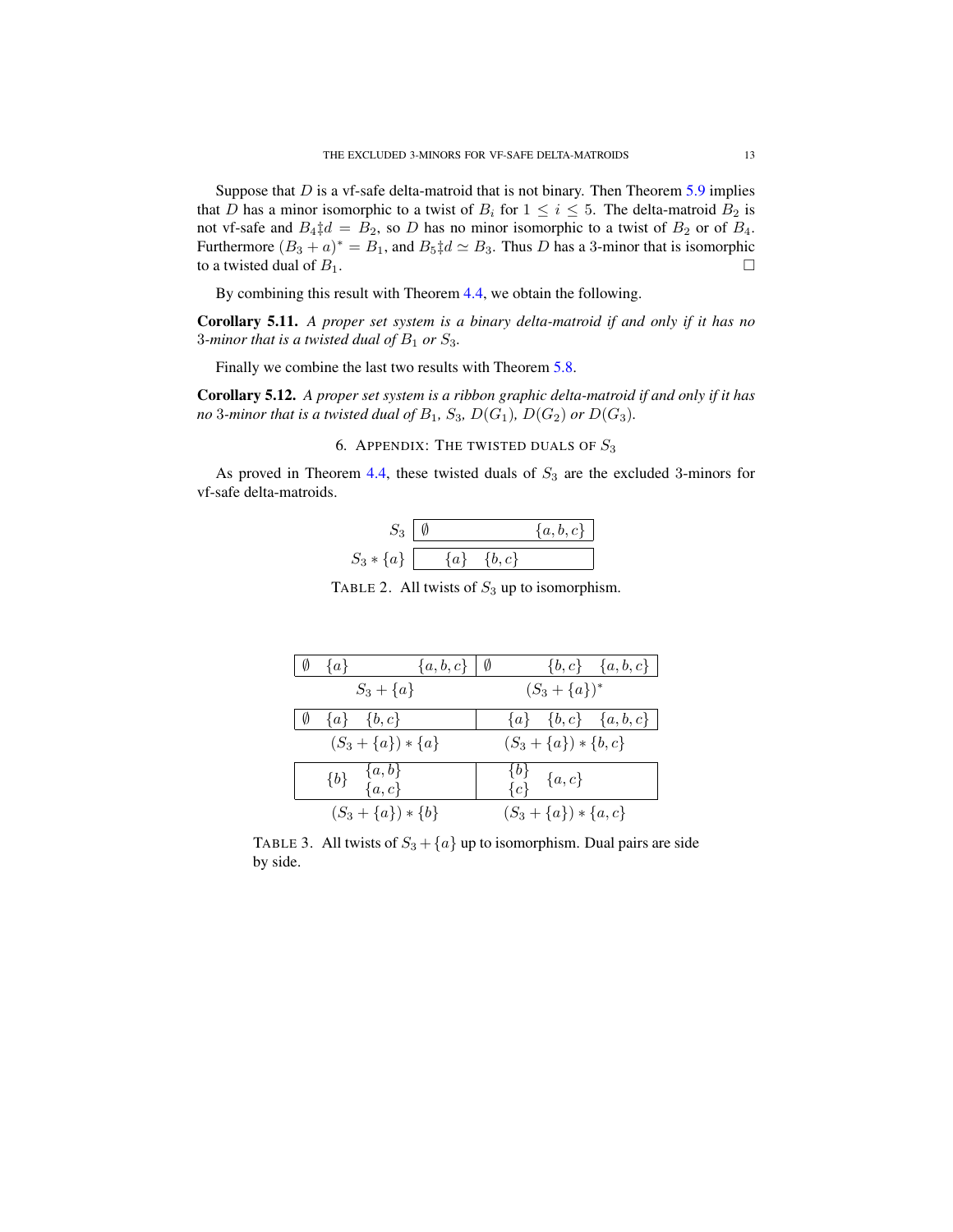| Ø | $\{a\}$<br>$\{b\}$ |                                        | $\{a,b\}$ $\{a,b,c\}$ $\begin{bmatrix} \emptyset & \{c\} & \{a,c\} & \{b,c\} \end{bmatrix}$ $\{a,b,c\}$ |                  |                                       |                                                                              |
|---|--------------------|----------------------------------------|---------------------------------------------------------------------------------------------------------|------------------|---------------------------------------|------------------------------------------------------------------------------|
|   |                    | $S_3 + \{a, b\}$                       |                                                                                                         |                  | $(S_3 + \{a, b\})^*$                  |                                                                              |
| Ø |                    | $\{a\}$ $\{a,b\}$<br>$\{b\}$ $\{b,c\}$ |                                                                                                         |                  |                                       | $\begin{array}{cc} \{a\} & \{a,c\} \\ \{c\} & \{b,c\} \end{array} \{a,b,c\}$ |
|   |                    | $(S_3 + \{a, b\}) * \{a\}$             |                                                                                                         |                  | $(S_3 + \{a, b\}) * \{b, c\}$         |                                                                              |
|   |                    | $\{a,b\}$<br>$\{b,c\}$                 | ${c}$ {a, c} {a, b, c}                                                                                  | $\{a\}$<br>${c}$ | $\emptyset \quad \{b\} \quad \{a,b\}$ |                                                                              |
|   |                    | $(S_3 + \{a, b\}) * \{c\}$             |                                                                                                         |                  | $(S_3 + \{a, b\}) * \{a, b\}$         |                                                                              |

TABLE 4. All twists of  $S_3 + \{a, b\}$  up to isomorphism. Dual pairs are side by side.

| Ø | $\{b\}$                   | $\{a\}$ $\{a,b\}$<br>$\{a,c\}$<br>${c}$ ${b, c}$ |                                                                 | $\{c\}$        | $\{a\}$ $\{a,b\}$<br>$\{b,c\}$ | $\{b\}$ $\{a,c\}$ $\{a,b,c\}$ |
|---|---------------------------|--------------------------------------------------|-----------------------------------------------------------------|----------------|--------------------------------|-------------------------------|
|   |                           | $S_3 + \{a, b, c\}$                              |                                                                 |                | $(S_3 + \{a, b, c\})^*$        |                               |
| Ø | $\{a\}$<br>${b}$<br>${c}$ |                                                  | $\begin{array}{cc} \{a,b\} & \{a,b,c\} \ \{a,c\} & \end{array}$ | ${b}$<br>${c}$ | $\{a,b\}$<br>$\{b,c\}$         | ${a, c}$ ${a, b, c}$          |
|   |                           | $S_3 + \{a, b, c\} * \{a\}$                      |                                                                 |                | $S_3 + \{a, b, c\} * \{b, c\}$ |                               |

TABLE 5. All twists of  $S_3 + \{a, b, c\}$  up to isomorphism. Dual pairs are side by side.

| ${a} \begin{array}{cc} \{a,b\} & \{a,b,c\} \end{array}$ ${a,b,c} \begin{array}{cc} \{a\} & \{a\} & \{b,c\} \end{array}$ |  |
|-------------------------------------------------------------------------------------------------------------------------|--|
| $(S_3 * \{a\}) + \{a,b\}$ $((S_3 * \{a\}) + \{a,b\})^*$                                                                 |  |
| $\begin{bmatrix} \emptyset & \{b\} & \{b,c\} & \{a,b,c\} \end{bmatrix}$                                                 |  |
| $((S_3 * \{a\}) + \{a,b\}) * \{a\}$                                                                                     |  |
| ${a} \begin{array}{cc} \{a\} & \{a,b\} \\ \{c\} & \{a,c\} \end{array}$                                                  |  |
|                                                                                                                         |  |
| $((S_3 * \{a\}) + \{a,b\}) * \{b\}$                                                                                     |  |

 $\overline{\phantom{a}}$ 

TABLE 6. All twists of  $(S_3 * \{a\}) + \{a, b\}$  up to isomorphism. Dual pairs are side by side.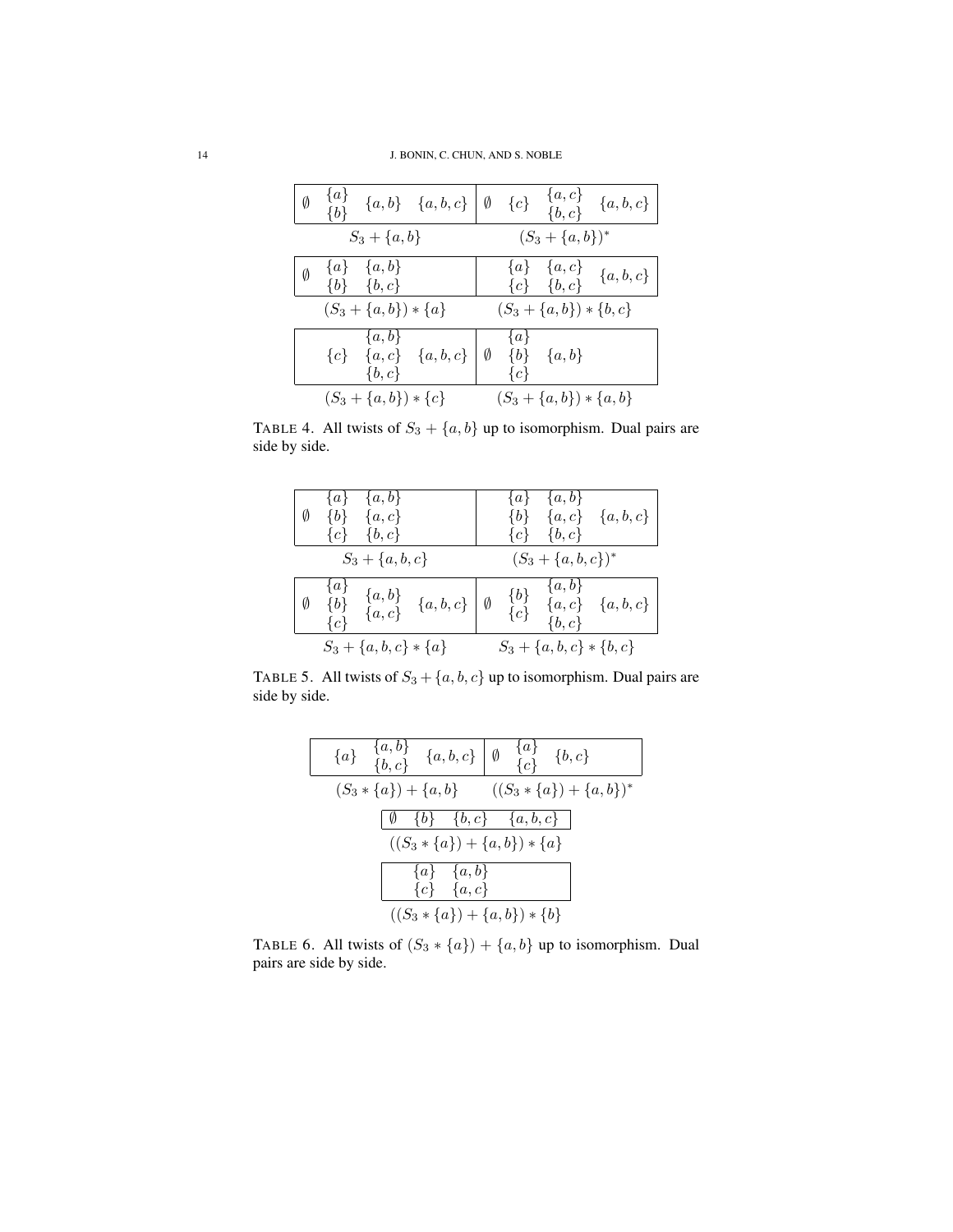| $\{a,b\}$<br>$\{a\}$ $\{a,c\}$<br>$\{b,c\}$                                     | $\{a\}$<br>$\{b,c\}$<br>$\{b\}$<br>${c}$                                      |
|---------------------------------------------------------------------------------|-------------------------------------------------------------------------------|
| $(S_3 * \{a\}) + \{a, b, c\}$                                                   | $((S_3 * \{a\}) + \{a,b,c\})^*$                                               |
| $\{b\}$<br>$\emptyset$<br>$\{a, b, c\}$   Ø<br>${c}$                            | $\{a,b\}$<br>${a,b,c}$<br>$\{a,c\}$                                           |
|                                                                                 | $((S_3 * \{a\}) + \{a,b,c\}) * \{a\}$ $((S_3 * \{a\}) + \{a,b,c\}) * \{b,c\}$ |
| $\begin{array}{cc} \{a\} & \{a,b\} & \{a,b,c\} & \emptyset & \{c\} \end{array}$ | $\{a,b\}$<br>$\{b, c\}$                                                       |
|                                                                                 | $((S_3 * \{a\}) + \{a,b,c\}) * \{b\}$ $((S_3 * \{a\}) + \{a,b,c\}) * \{a,c\}$ |

<span id="page-15-0"></span>TABLE 7. All twists of  $(S_3 * \{a\}) + \{a, b, c\}$  up to isomorphism. Dual pairs are side by side.